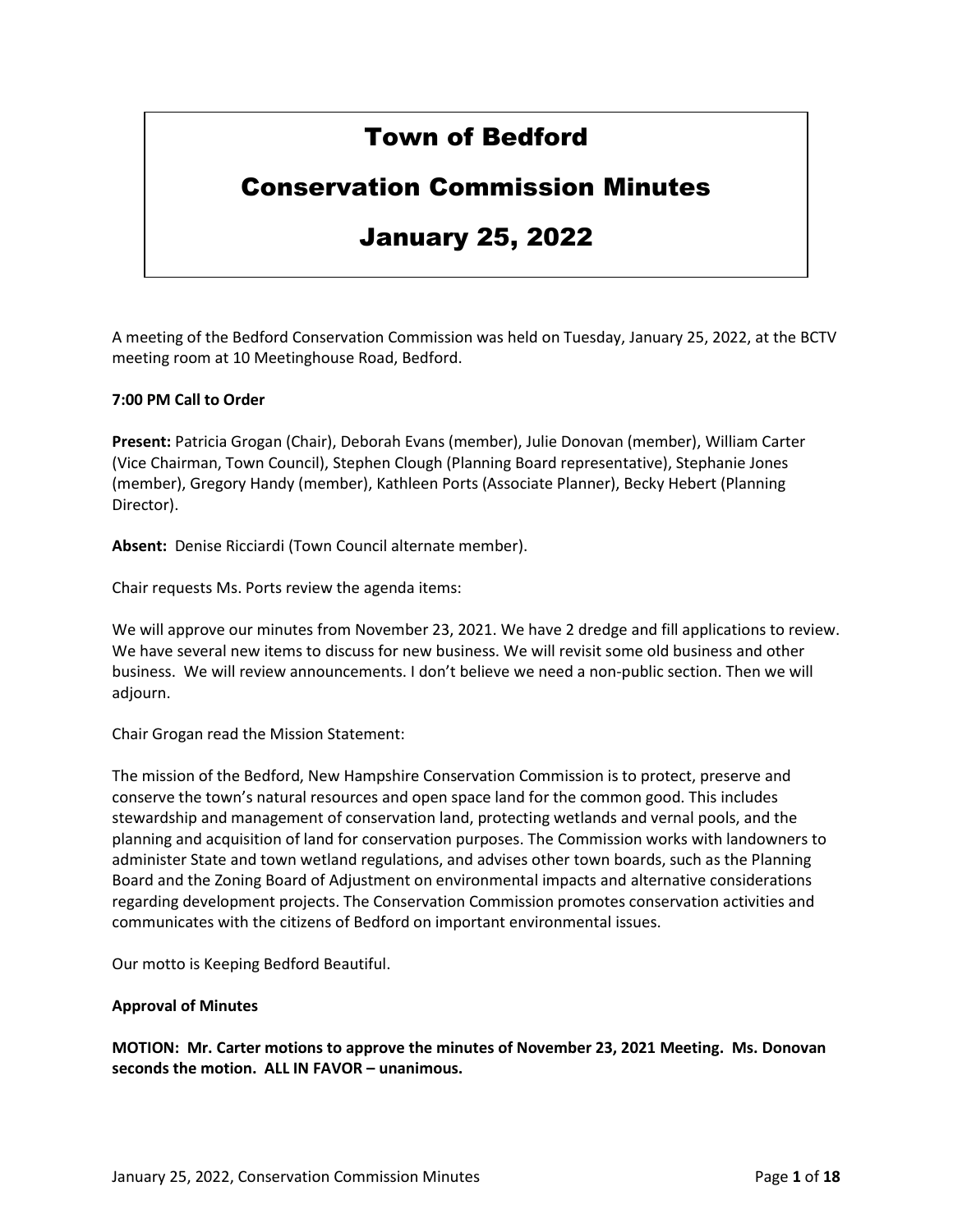### **Dredge and Fill Applications**

Chair Grogan said moving on to dredge and fill applications, we have here the Carnevale Spa. If you want to come forward and introduce yourself.

**Carnevale Spa Associates, LLC (Applicant & Owner)** – Review of a NHDES Dredge and Fill Permit for approximately 1,312 sq. ft. of wetland fill for the construction of a private road to access a proposed nine-unit (elderly housing) condominium development, located at 18 Olde Bedford Way, Lots 13-40-2 & 10-50-5, Zoned CO & RA.

**Mr. Jeff Kevan testifies**: Good evening. I'm Jeff Kevan with TF Moran's office. We're the surveyor/civil engineer wetlands group that prepared the application and the plans. So, if you're looking at the screen that's up in front of you, Old Bedford Way runs up and down the sheet. The large building here is the Grand Hotel behind Bedford Village Inn. The land that we're talking about is this parcel behind that parking lot and this area that had a single family residence on it.

#### **7:04 -** Gregory Handy (member) arrives.

So, these two pieces are interconnected after we modify a condominium lot line. Basically, this is Lot 13-40-2. It's a 7.45 acre parcel. The back triangle land is in a Commercial Zone. The small lot up front is in the RA Residential Agricultural. What they are proposing is a development—so this is split onto 2 sheets. What's being proposed is a single family residential age-restricted 55 and older development that would have 9 residences—a private road that comes off of Old Bedford Way. Pretty much the road starts at the existing driveway that comes into the house that is in this area currently. Then it runs up the hill. You can see what we've done is mainly clustered 7 of the units at the top. Again, there's one unit in this lower area and one just behind that parking lot on the upper stage. The terrain is sloping from West to East, and it's a pretty good grade change. It's about a 90 foot grade change from the back of the property to Old Bedford Road. If you are looking at this piece, as it comes down, you can see there's a large drainage area back here—about 30 acres—that actually feed this wetland. We called this little group or cluster Wetlands 3. That's not being touched or disturbed. You can see there's a break between those wetlands, but it would flow into Wetlands 2. There was a house back here previously that had been raised and removed. That's why you're looking at—there's a 12 inch CMP pipe that runs from Wetlands 2 down to Wetlands 1. We've been on this site probably for 15 or 20 years. The previous time we've mapped these wetlands, Wetlands 1 was not jurisdictional wetland. It didn't qualify by the same wetland scientists that mapped it now. Basically, the water builds up in this small pocket, which is 25-100 square feet. It flows through this culvert and then through this little ditch/ravine down here. You can see there's a riprap outlet down at the bottom. The wetlands actually break and aren't jurisdictional wetlands actually connected to this little pocket at the bottom, but it obviously flows there. There are 3 pipes that cross Old Bedford Way that go into this parcel of land on the other side of Old Bedford Way, which is a NH DOT parcel that was used for mitigation and so forth. There's an 18- and two 15-inch pipes that cross the road here. So, if you're looking at the proposal, we're not proposing any impact to wetlands—the combination of Wetlands 3 or Wetlands 2. We've stayed away from that. We are impacting this upper finger on the lower wetlands—the ravine or ditch line that goes down. You can see as we come through, there's a pinch point here. There's this parking lot. This is the lot line for the Bedford Senior Living, and we have a narrow area to come through to get through to the back land here. We're impacting this little section of wetlands. We're leaving this piece intact.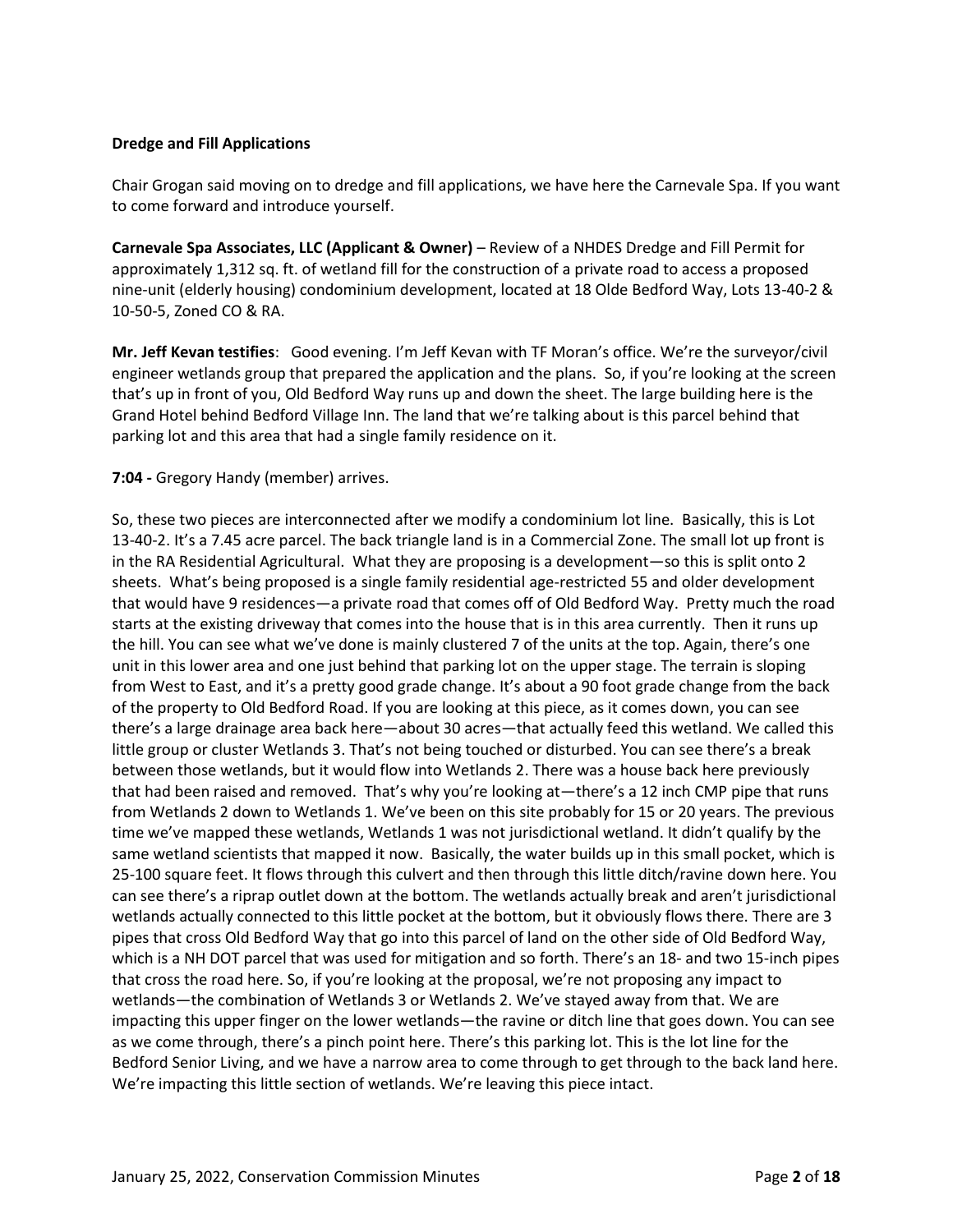I thought we had included a drainage area map. This just gives you a general sense. The yellow is our parcel, and this 30 acres that comes up—I'm trying to think of the name of that road—I apologize. I can't think of the name of this road here. But this is Flintlock Road, Fieldstone Road. This whole area—this 30 acres—works its way down here and then through this wetlands configuration. That's where this runoff is coming from. You can see there are some houses here, some fairly good open land back here. Then it works through this configuration on our site. What we've tried to do is avoid those wetlands as much as possible. The idea that Jack has on this development is to minimize the disturbance around the houses. He wants fairly small, tight yards—so 25-30 feet around the back—preserve as much wooded land as possible on the site. You can see, shown on this plan, the proposed tree line and how we're avoiding this. This section right here in between these two is that existing 12 inch MP. Obviously, we would disturb it or impact it—the pipe itself—when we cross it with the road. What we've done is we've created a new outlet here outside of the wetlands but could be tied in by grade to make that work. Then we bypass our roadway and bring it down and discharge it just below our impact so that this channel still sees the same amount of runoff or the same flows that it did before. We wouldn't change the water path or flow in this area at all so that we would not be impacting that lower reach or that lower section of wetlands. We're putting in a new outlet and a pipe that bypasses it. Then what we're doing is we're capturing the runoff from the development areas by swaling around the back of the houses, capturing the roadway, and we're doing an infiltration basin here at the toe of the hill. Instead of—you could have grabbed the entire drainage area and mixed all this runoff from the undeveloped portion in with the new or the developed portion—but we kept it separate so that this basically remains intact: water quality, flow, path, everything stays the same. We capture our roadway and the houses and put it into an infiltration basin here that will overflow and cross the road at the same place that it normally would, so that we're providing our storm water treatment and detention in this location.

Other areas we are proposing to revegetate—slopes and what have you. You can see here, what we're trying to do is preserve as much natural woods as possible, get some trees and vegetation in and around the houses themselves, revegetate some of these slopes so that there isn't a lot of maintenance and upkeep. We revegetate and get the vegetation on these areas, so that prior to discharge, the water goes through those and then into our infiltration basin on the other side. The site's serviced by municipal sewer and water. We have an impact of 1,312 square feet of wetlands impact. I think we've tried to minimize that impact as much as possible, but still access that back property. The wildlife—the wetland scientist described the functions and values of the wetland. It really doesn't have a lot of stormwater storage or treatment. And that, previously, he points out there was a house here and there was a house up here. With that, this area was somewhat developed in the past. It's regrown in with shrub scrub. There is some invasive species that he's filled out to have that stuff removed as we build the road. Our idea was to preserve those Wetlands 1 and 2 and preserve those as much as possible. He identified that there's some minor value in a wildlife corridor in that you have vegetation, and they normally follow a stream channel. But his report mentioned that the food source and water and the vegetation cover—or lack of vegetation cover—makes it difficult for many species. There's minor value, so he didn't think we were losing any significant value with the development of the project. So, I would turn it over to you and answer any questions you might have.

Chair Grogan asked does anyone have any questions of the applicant? Mr. Carter questions was there any thought, instead of keeping it closed between Wetland 2 and Wetland 1, to run it down the opposite side of the road so they have above-ground connection? The only place you would have to go under would be that new driveway. Was there any thought of doing that instead of just keeping it closed? Mr. Kevan answered It's just that that pinch point is so narrow, and the grades that we're trying to accommodate made that impossible for us to do. We did do similar things, like I said. The runoff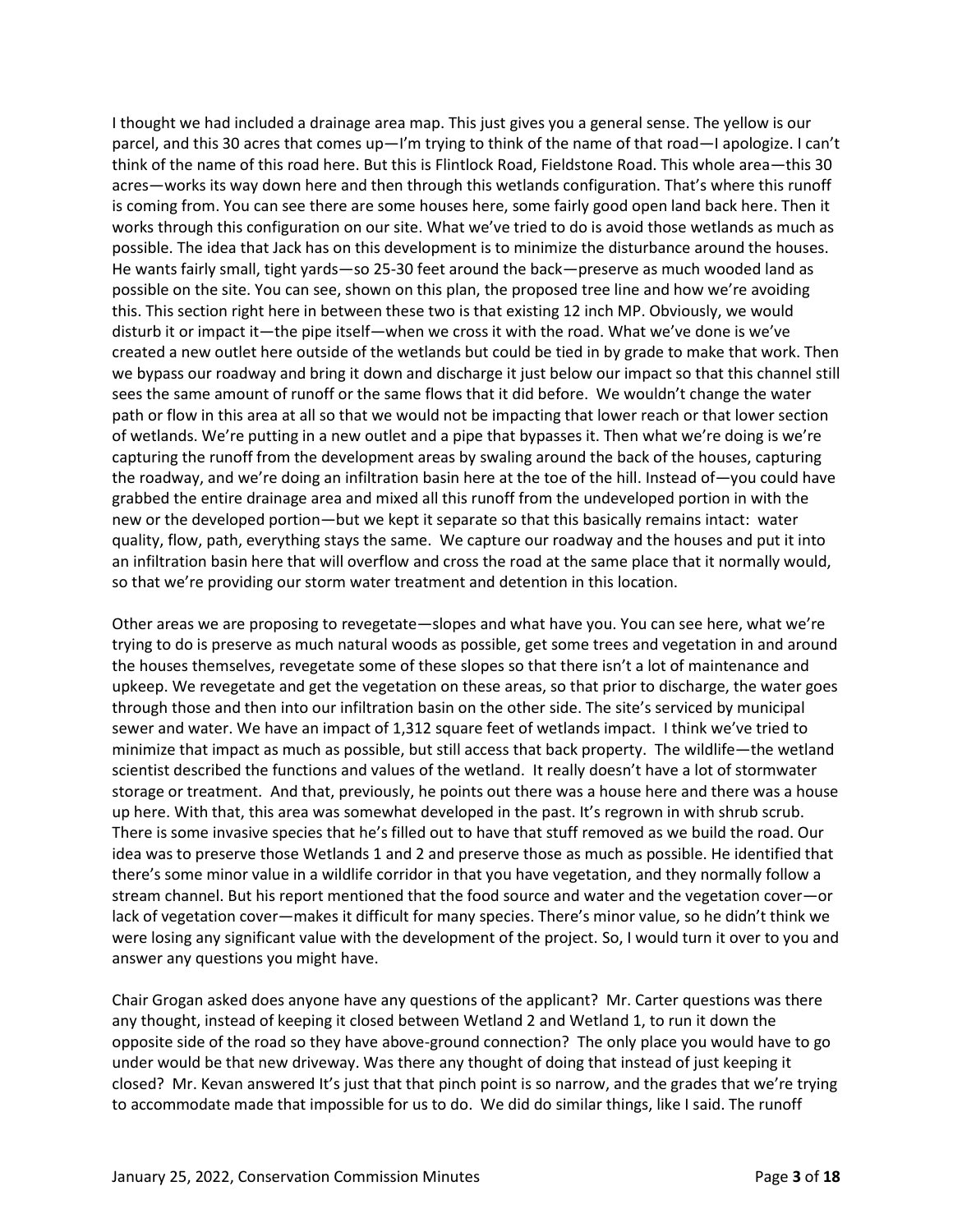coming from offsite, we show that being captured in a swale back here and brought back to that Wetlands 2. Trying to get as much of that offsite area that is not developed or is not part of our development flowing where it always has and maintain those paths. Mr. Carter continued my main concern is Wetland 2—making sure that we don't diminish it. Mr. Kevan questioned, Wetland 2? Mr. Carter said Wetland 2, yes. Obviously, Wetland 1—the finger—we're going to catch down at the bottom—that's all in preexistence. Obviously, you've got parking lots nearby and roads and all this stuff. So, yes, catching it down there is one thing. I just want to make sure that Wetland 2 doesn't become diminished because of what we're doing to the lower wetland. And making sure that it thrives, because I would imagine Wetland 3 is your main portion of the wetland, and some of it does spill over into Wetland 2. Mr. Kevan answered yes, so you could see what we're doing with the landscaping is we're trying to grade and revegetate any of the disturbed areas adjacent to that wetland and preserve that as much as possible.

Mr. Carter asked will there be signage denoting that as a wetland? Mr. Kevan answered we can add that. Mr. Carter said it's going to be a gated community. I've been following this ever since it came through the other channels in town. Obviously, there's only going to be 7 homes up there and then the one to the side. I would really like to see anything that's done when it comes to grading—especially when it comes to snow, salt and all that kind of things. When it comes to the wintertime—I know most of these people that are probably owning these homes will probably be somewhere other than in Bedford in the wintertime, but I would really like to see us make sure that Wetland 2 is protected. Mr. Kevan commented and that this is an association—maintained by an association. You're not going to have people able to go out and say cut trees down and expand their yard area what have you or take down vegetation that we're showing here. That will all be maintained and preserved by the association. Mr. Carter inquired is there going to be a guardrail along the road or is this just going to be a ...? Mr. Kevan replied we're trying not to have very much guardrail. Mr. Carter continued well definitely signage—I would definitely like to see signage along the main part of the road. Obviously, the driveway to the house is not a concern, but anyone that's coming up there knows—and again with salt and stuff like that too—make sure we minimize. Mr. Kevan responded I think the staff brought up now what you're seeing on most projects—especially that have an alteration to terrain permit, you're talking about chloride management plans. A lot of that comes downs to having certified drivers, not just somebody putting a plow on their pickup truck. The salt and sand equipment being calibrated and kept up, so that you're spreading it evenly and limiting the volume or amount used. A lot of it is also using like a brine ahead of a storm. You limit the amount of salt used. Any of that stuff that occurs on the roadway is going to come down through my infiltration basin—not get pushed off into the roadway here. Mr. Carter added because as you said, this is a 90 degree from top to bottom? Mr. Kevan continued not 90 degrees, but it is steep. Mr. Carter said a steep slope. Well, if you look at railroad, it's 5 degrees. You look at those kinds of things so, it's really—you're taking a lot of area that is right now wooded, no pavement, no houses, no nothing and now you're starting to throw concentrated in there. I just want to make sure that we're protecting. I know you've got the DOT spot down across from Old Bedford Way, but—and they've done a lot of work when they did 101—to put that detention area in there. I just want to make sure that we're keeping an eye on that Wetland 2 and making sure it just doesn't diminish itself and next thing you know, we don' have anything.

Ms. Hebert asked Jeff, is the driveway curbed as you go past Wetland 2, so the runoff from the roadway is captured in the catch basins? Is that correct? Mr. Kevan replied yes. Basically, it's all curbed. There is a concrete sidewalk that we pitch into the roadway, so as far as where it would flow, and… Mr. Carter asked that's going to keep water from coming down that way because now it has some spot to stop it and run down? Mr. Kevan said yes. So, we have catch basins with sumps that capture them. The only 2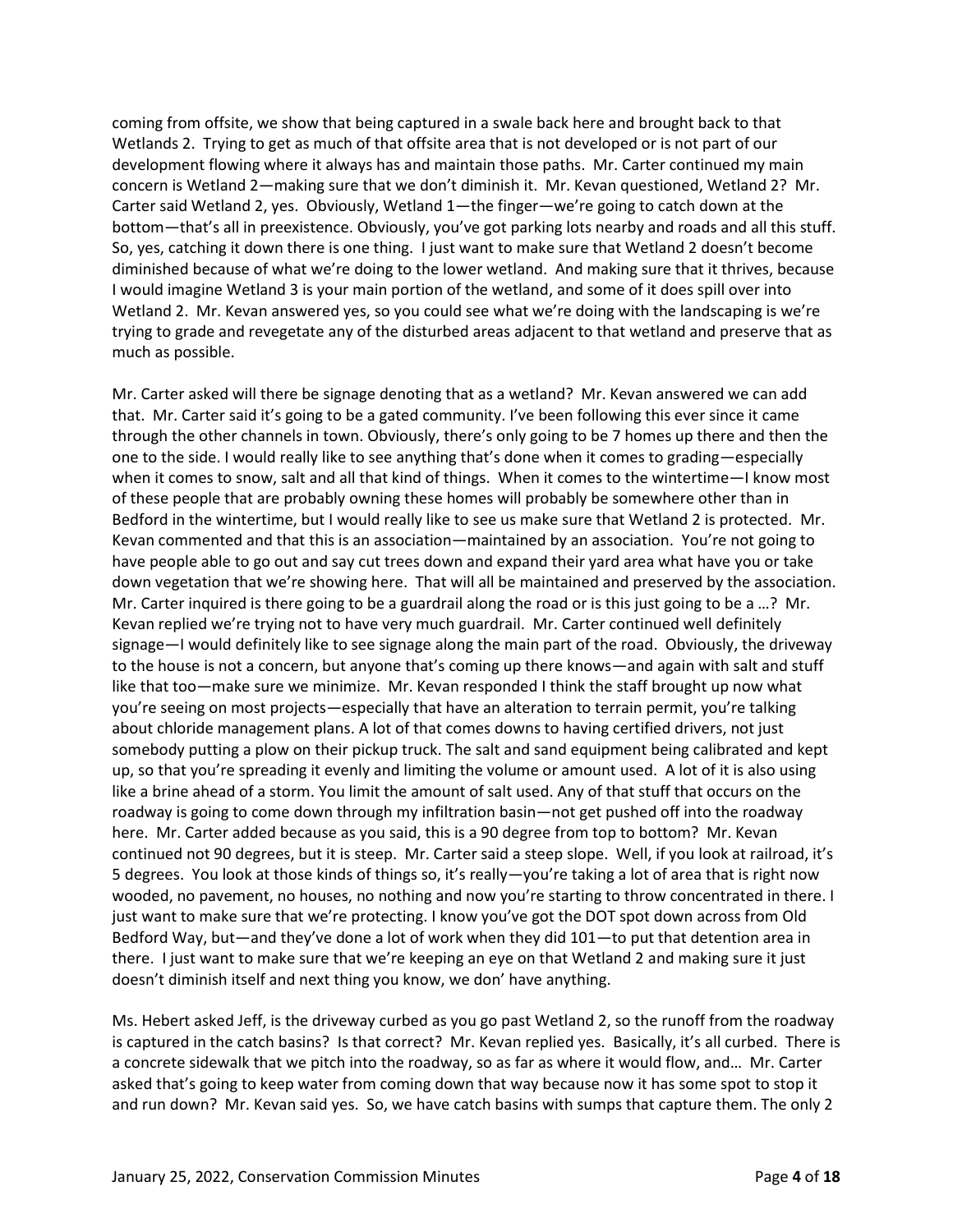structures we couldn't get into this system up here were these 2 basins at the bottom. What we did is we put in 2 catch basins with some storm tech units—underground units—that infiltrate as much as possible and has a little—they ended up being a 6 inch overflow that would go back. It ends up in the exact same spot the rest of it does and that's this low pocket with the 3 pipes that cross. Mr. Carter continued and I'm sure we're planning for the 5-, 10-, 20-, 100- once-in-a-lifetime storm? Mr. Kevan said yes. Alteration of terrain makes you study it up so 2-, 10-, 25-, 50-year storm events. We usually run it for the 100-year just to see what's going to happen, like you said. In this case, I have a 9 percent road. It's going downhill. Mr. Carter said yes. You're sending water downhill, and luckily there's nothing across the street on Old Bedford Way to really stop any of this. It's not a heavily-traveled road. So, it's a nice shortcut to get going down 101. Other than that, that's all the questions I have Madame Chair.

Chair Grogan asked any further questions? Ms. Jones asked I know you said the lawn sizes are going to be small. But I was concerned with any kind of runoff from those. I know that it's a community where, you said, it's going to be maintained by the development. But is there going to be any kind of mitigation or ways to make sure that there's not any kind of fertilizer or lawn runoff that's going to be going into the Wetland 2 or Wetland 3—especially Wetland 3? Mr. Kevan replied we capture—all the yard areas we're bringing into this closed system that comes down into our infiltration basin. Ms. Jones said okay. Just trying to direct it all towards that. Mr. Kevan continued what we're trying to do is we're trying to separate the stuff that can continue to flow the way it has to minimize this system at the bottom in size. So, what we did is we captured houses and their general yard areas and brought them into that closed system. Ms. Jones said okay.

Chair Grogan asked any more questions? Ms. Ports said I have a quick question. We received a letter from DES about some incomplete sections and the permit application, and I just wanted to … Mr. Kevan said yes. We got that, and we're responding to that. Basically, Jack didn't check one of the boxes and initial it. Ms. Ports said okay. Perfect. Thanks. Mr. Kevan continued yes. We are responding. Ms. Hebert said a comment about mitigation? It was just a box to check? Mr. Kevan said the thing with mitigation, so I have a new guy that was filling this out, and not knowing what this lower section was considered when he was filling it out, he checked it as a minimum—thinking that it may be classified as a stream in some fashion. Course Danforth came back and said no, it's not a stream. It's a ditch that flows parttime. Usually, the water dissipates up at the top and doesn't really flow through. If you look at the photograph, it looks like a wooded ravine. It's not even real rocky. If it had a lot of flow, it would be eroded. So, it ended up being not a minimum, but the next level down. So, therefore, no mitigation is required. Ms. Hebert said okay. Mr. Kevan continued it changed the regs recently that if you have a stream channel, the threshold for mitigations drop down. We're getting used to that. Ms. Hebert said I was surprised by the comment, so I was like, oh—what did they change? Mr. Kevan continued if that was a stream, we would have had to go into mitigation. Ms. Hebert said okay.

Mr. Clough said I have a question, Madam Chair. So, as I understand it, the micro watershed that's created by your development is all closed. There's nothing else. It's all being funneled? Mr. Kevan said say that again, I'm sorry. Mr. Clough repeated the micro watershed of your development is all closed. In other words… Mr. Kevan answered correct. It's being captured, brought into catch basins and pipe, brought down to the infiltration basin at the bottom of the hill. Mr. Clough continued and how—can you explain to me how Wetland 2 is connected to Wetland 1 again? You said there's some type of a conveyance? Mr. Kevan asked how Wetland 3 is connected? Mr. Clough clarified 2 to 1. Ms. Ports clarified Wetland 2 to Wetland 1. Mr. Kevan said okay. Currently there's a pipe that actually comes out—it runs underneath this top finger and runs over to the top of Wetlands 1. Mr. Clough asked and what was that pipe originally put there for? Mr. Kevan answered I think when they built the house up at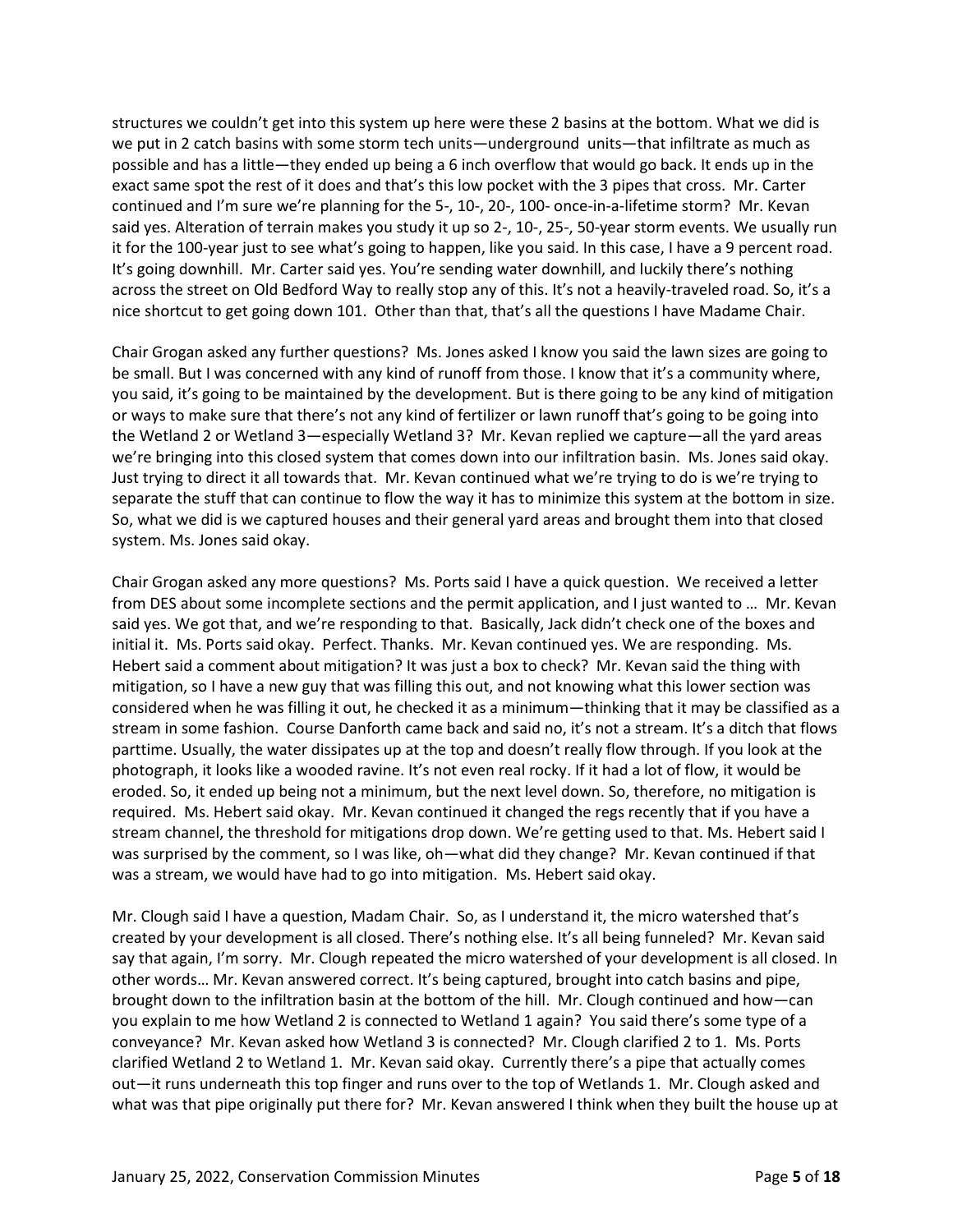the top, they must have put that in. So, it's a corrugated metal pipe, fairly old. What we're doing is we're removing it in our construction area. The balance of it, we're going to plug and just fill with flowable fill so that we're not disturbing the ground to take it out. Then instead of the connection being here, the connection runs there—down these two sides here in a hard pipe. Mr. Clough said okay. So, do we know what work this—I was surprised to see that they said the only resource area project site includes only—wildlife habitat was the only one that was assessed for. I was surprised to see that because I've never seen on a functional assessment just one function. Usually—and I'm looking at this and I'm saying there's got to be groundwater recharge. Mr. Kevan answered not really. What you have is… Mr. Clough continued no groundwater recharge with a 9 percent slope? Mr. Kevan answered ledge is down, say 4 to 5 feet on an average out here. So, ledge is relatively shallow. Like I said, this wet pocket in the middle has been there for since we've been on the site. This lower finger was not jurisdictional say 5 to 10 years ago. It just evolved or I guess saw enough runoff that you developed the hydrology and vegetation for it. Chris basically follows the guidelines outlined by the State and the Federal guidelines as far as functions and values. Typically, you do get flood storage and that kind of thing. But this wet pocket doesn't do a lot of infiltration. I think that's mainly because of the ledge. He followed their guidelines and came back with—I was surprised that there was much of a wildlife. I know wildlife follows a stream channel, but because of the slope and the disturbance that had been in this general area, it would have relatively low. I would think—relatively low wildlife corridor type use. Mr. Clough said yes. There's no wells downgradient of this development? Mr. Kevan replied no. There were a couple of wells associated with BVI previously that were to the south of this. But they're not in use. BVI is now on municipal water. Mr. Clough said okay. Do you know if those wells were sealed? Mr. Kevan answered I don't know if they have been taken offline. I know there was one much further over here. It's upgrade of the hotel and off his property, but I can't tell you whether or not it's been discontinued. The use was originally for Bedford Village Inn. So, it's not being used, but I don't know if the well was filled in. Mr. Clough said but it is down gradient. It will intercept any saline-impacted groundwater. Do you know that, or? Mr. Kevan responded it's not downgrade of this development. Mr. Clough said oh. It's not downgrade? Mr. Kevan replied no. It's down, kind of off the page here. So, it's adjacent on this piece of property here. The drainage area kind of wraps around this wetlands. So, this drainage area to that area would be just below that wetland. Mr. Clough replied okay. I guess my final question would be the infiltration basin. Is there going to be maintenance of that? Mr. Kevan said yes. I think we submitted a maintenance and operations plan. If we didn't, we will. We have to have one as part of the alteration of terrain permit anyways. Mr. Clough said that's it for me. I think you and your engineers did a great job optimizing everything. Mr. Kevan said thank you.

Chair Grogan asked does anyone else have any questions? [no questions] Can I have a motion? Ms. Hebert said it would be moving to NOT object to the wetland impact as proposed. Chair Grogan asked does anyone object to the project? Mr. Carter asked we're sending this off to the ZBA or? Ms. Hebert replied to the Planning Board and DES. We would often say to object or NOT object rather than supporting a wetland fill. You can simply state you're not objecting to the wetland impact. Ms. Ports added as proposed in the submitted plans.

**MOTION: Mr. Carter moves the Conservation Commission NOT object to the Dredge and Fill Permit for approximately 1,312 square feet of wetland fill for the construction of a private road and access a proposed 9 unit elderly housing condominium development located at 18 Old Bedford Way, Lot 13-40- 2, and 10-50-5, zoned CO and RA. Mr. Clough seconds the motion. ALL IN FAVOR – unanimous. MOTION CARRIES.**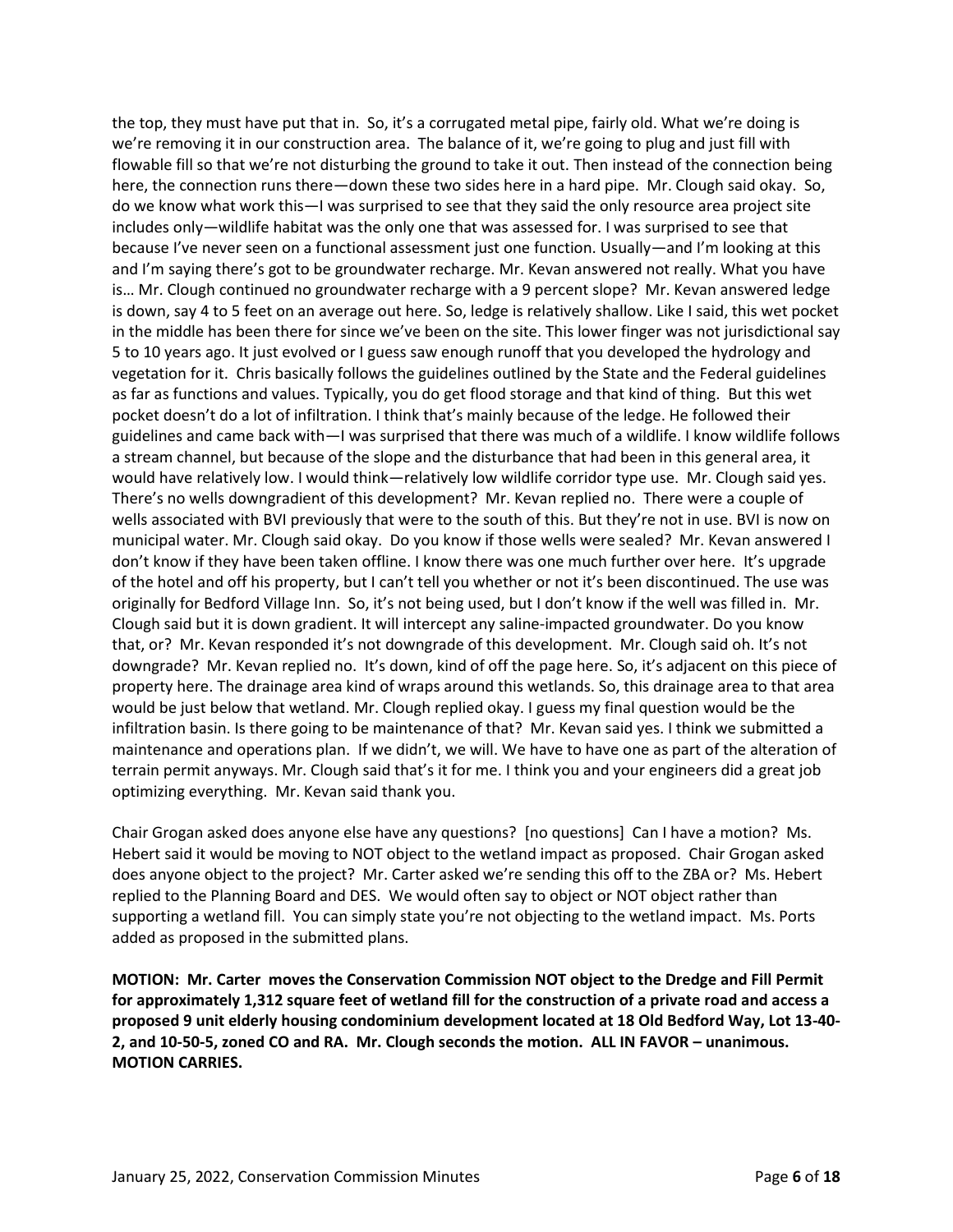**NH DOT's Project 43138, NH DES** Dredge and Fill Permit to rehabilitate the Bowman Brook culvert underneath NH Route 114.

Chair Grogan said next, we will move on to NH DOT permit to rehabilitate the culvert underneath Route 114, Bowman Brook. Kathleen?

Ms. Ports said this project has been in the works for quite some time. DOT did quite a bit of analysis in deciding how they wanted to address this culvert. This is Market Basket. This is Donald Street here. This is New Boston Road, and this is 114. Here's the location of the crossing here. This area upstream actually has a conservation easement on it. Bowman Brook is an outstanding wetland as the Town has—we did a study on our outstanding waters in town, and this is one of them. They are proposing slip lining the culvert and doing some repair on the culvert head wall. They are only proposing some temporary wetlands impacts, and you can see this box here with the little hatch marks on either side of the culvert crossing. I don't like this mouse—sorry. So, here the main channel enters the culvert. They're going to be doing some repair on the head wall, and then there's temporary impact here. At the outlet, there's a small length of stream channel affected. But it's all temporary. Everything will be stabilized and replanted once they're done. There will be a temporary diversion structure, and that is sort of up to the contractor. But preliminarily they will pump water down this way to this culvert under the road and then back over to the other side. So that they can complete the mining work that they need to do. I can't think of anything else. There is a little access road on this side down here so that will also be subject to some tree clearing. But they are trying to minimize the extent of that work as much as possible. Again, they will have a stabilization plan for that area once they're done with construction.

Mr. Carter said to be honest with you, a little bit of cleanup in that area wouldn't hurt it. I know that's part of a walking—my wife and I do some walking around that area on this side—Tirrell Hill Road, and definitely the access between 114 and that area really definitely needs a little bit of attention anyway. I would think it would be a nice thing to do, as part of this, to clean that up. Living on New Boston, I'm fully familiar with all that area. Ms. Ports added yes. You can kind of see it. It comes through this narrow area between New Boston and 114 and then flows. Mr. Carter added and then comes back to go under. Ms. Ports continued yes, it goes back under the right-of-way, right? And then it flows across. Mr. Carter said and the work they just finished—section of 114 and 101. Ms. Ports said yes. They just did similar work, right, on Boynton Street. Mr. Carter said recapped—put a 7-inch pipe in versus—so that looks really nice, too. I was asking that question about when they were going to get it done. The following week, I drove by and here they are, spraying grass and everything down. And, of course, we had our first snow.

Chair Grogan asked any questions for Kathleen on this? Ms. Ports stated I think we want to… Chair Grogan asked do we need a motion? Ms. Ports continued yes. Same thing, right? NOT object to?

**MOTION: Mr. Carter moves the Conservation Commission NOT object to NH DOT's Project 43138, NH DES Dredge and Fill Permit to rehabilitate the Bowman Brook culvert underneath NH Route 114. Ms. Jones seconds the motion. ALL IN FAVOR – unanimous. MOTION CARRIES.**

#### **New Business:**

**Clean-up at Hockman Conservation Area:** Chair Grogan said okay. Kathleen, a busy night for you. [laughter] Can you tell us about the cleanup on Hockman Conservation Area? Ms. Ports said Piscataquog Land Conservancy does an annual monitoring where they hold conservation easements on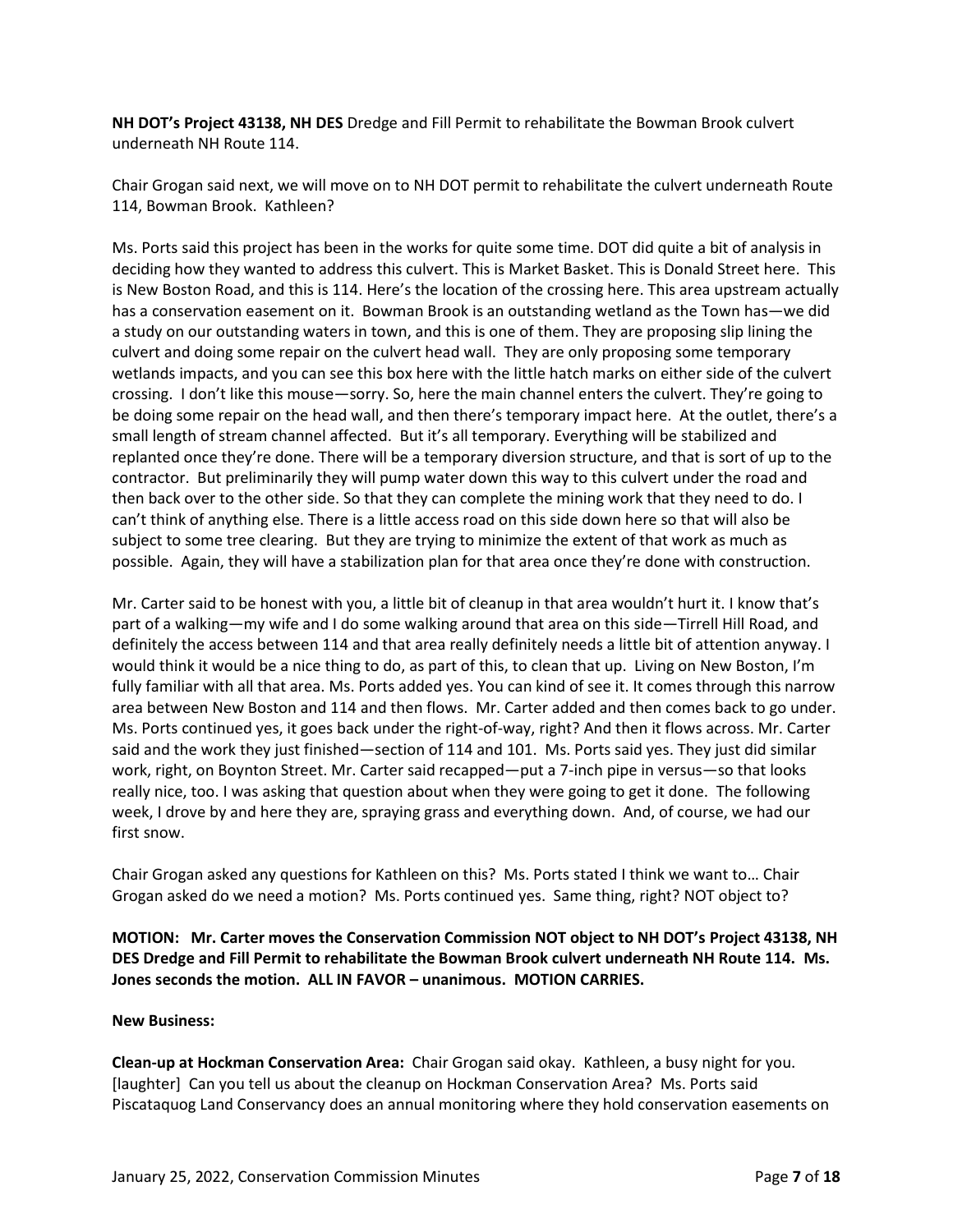town-owned properties. They were out this fall at the Hockman Preserve. That one is between the Merrimack River and the railroad tracks and the Heritage Trails—so down on the waterfront. It's somewhat secluded, and so it occasionally attracts homeless encampments. They noticed some existing tents when they were there. So, we worked with the Police Department to make sure the site was vacant. Then once it was, there was a need to have the tents removed. DPW was not comfortable doing that removal because of some existing materials that they observed while they were out in the field. So, we needed to hire a cleanup company. We wanted to get it done before the snow fell. DPW is suggesting that we split the cost with them. If that's the case, then we would need an authorization to expend \$1,214.57 of the conservation funds to pay the contractor for the cleanup services at Hockman. What they did was remove all the materials and then they do what's called raking—just to look for any fine metal or needles. We felt like that was warranted for this location. There's actually quite a bit of public traffic down to the river through that area. Chair Grogan asked are there any questions for Kathleen on that?

## **MOTION: Ms. Jones motions to split the cost with DPW and authorize the expenditure of \$1,214.57 of the Conservation funds to pay Servpro for the cleanup services at Hockman Conservation area. Ms. Evans seconds the motion. ALL IN FAVOR – unanimous. MOTION CARRIES.**

**ConCom Logo Contest:** Chair Grogan said next is the ConCom logo contest. How exciting is that?! Kathleen. Ms. Ports said I'm excited about this. I've been talking about this a little bit. I'm hoping that you share my enthusiasm and desire for us to have a logo. One of the things that we've identified with PLC is how outdated some of our signs are that still name BLT. PLC has a very clear visible logo, and sometimes they have big signs. So, instead of having all kinds of signs everywhere, I've suggested with them that we come up with a sign that has both organizations on it. I just felt like it would be really nice if we had a logo that we could add that identified the Conservation Commission specifically. So, I'm just looking for any thoughts or edits to the invitation here and the entry form. Then, I guess, just your general support to sort of run with it. I was thinking it would be nice if we had the results before the next meeting, which is actually a workshop. But that would really only give about 3 weeks for the contestants. So, I wasn't sure if that would be enough time. I would also be interested in hearing your thoughts on deadlines. Mr. Clough said I don't think that's enough time. Ms. Ports said okay. So, we could go to the 28<sup>th</sup>. That would be 4 and a half weeks. Maybe we need more time than that—like 6 weeks? My thought was that we will share this with the schools. Post it in a few public areas. Put it out on social media. Try to recruit as many interested people. Mr. Carter asked what does the winning logo get? Ms. Ports answered they get acknowledgement that their… Chair Grogan added they get their logo up on the… Ms. Ports continued yes. Their visibility, really, right? Mr. Carter added their likeness, because we can make changes. Chair Grogan said it's all we can afford right now. [laughter] Mr. Carter said it's only their likeness of their logo, because we have the right to make the adjustments as needed. Ms. Ports said yes, we do. Ms. Evans asked have we specified what we want on the logo? Or are we leaving that up to the contestants? Are we going with Bedford Conservation Commission, or? Ms. Ports answered I would be curious to hear what you guys think. It's kind of a mouthful. Mr. Clough added Con Comm is easier. Ms. Ports said yes, Con Comm. We can do BCC. I was kind of thinking we could see what they came up with, but, yes, that's something to consider. If you guys have a preference, I think we should clarify that in the requirements for the entries. Ms. Jones said I think that that would bewhere it says entry—should include original drawing graphic image may include image, words, or letters. Then there could be the caveat of maybe some variation of the name. That way it leaves the flexibility to the artist. But it mandates the fact that it needs to actually say BCC or Con Com, or Bedford Conservation Commission. Ms. Ports said okay. So, what I could do is say entry should be an original drawing or graphic—that's meant to be original graphic image as well—including the name, or some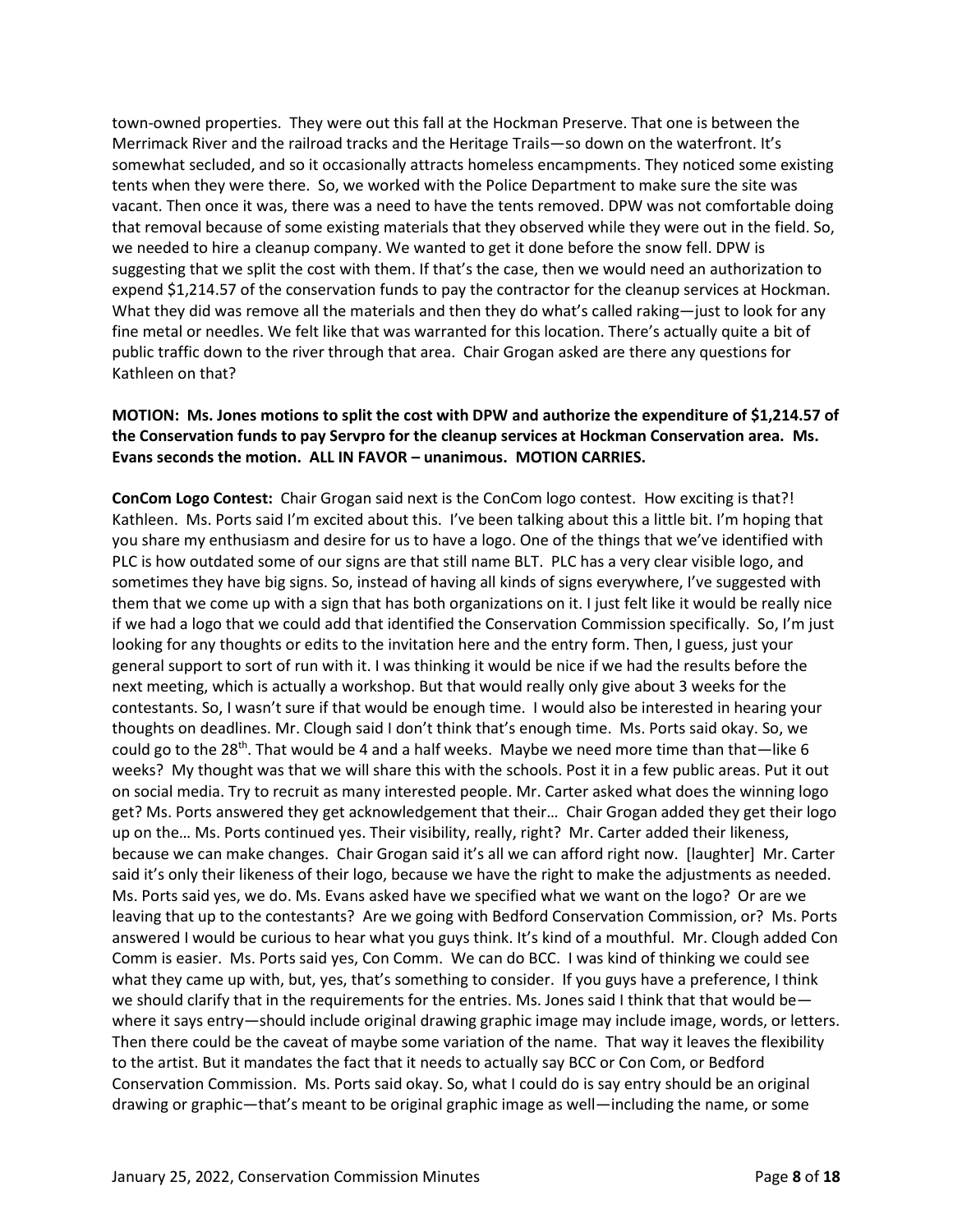variation of the name of the organization. Ms. Hebert added you could put it in quotations, Bedford Conservation Commission, and then … run with it. Ms. Ports said yes. Mr. Carter said I'd like to see our … Ms. Jones asked you want your Cub? Mr. Carter said no – yes! [laughter] We're working on the Cub logo right now. That's a plight in itself. Maybe our Mission Statement? Ms. Ports asked do you mean the motto? Mr. Carter replied, the motto—Keeping Bedford Clean. Chair Grogan said yes, that! I was going to say—not that whole thing. [laughter] Ms. Ports added so what I did on the next page was I kind of included some Conservation Commission facts as a way of giving them some ideas. I did include that—or did I—I thought I did. No, maybe I didn't. Okay. We could add that. Just add the motto? Ms. Hebert asked do you have it in the gray, well...? Ms. Ports said yes. It is kind of in the gray part too to Keep Bedford Beautiful—motto. Chair Grogan said Keeping Bedford Beautiful, yes. Mr. Carter added it doesn't have to be round, either. Ms. Ports agreed no. Any shape. Mr. Carter said we should get this out. I'm sure there's some clubs at the High School that would love to grab this and get something going. Because I know they're very in depth. Maybe reaching out to the Lions—and stuff like that—clubs. They're really big at doing contests and getting involved. I know they're involved with Cub Days—to get the kids interested to get some monetary parts for their club to get them out to clean Bedford. Ms. Donovan added I'm going to mention it on Thursday at the Bedford Women's Club general meeting. Ms. Ports asked when did you want to extend the deadline to? Ms. Ports asked what do you guys think? Do you think 6 weeks is enough? Or do you want … Ms. Jones added like prior to the March meeting? Ms. Ports answered yes. We could do that—like the Wednesday before the March meeting? [Board agrees] Mr. Carter said we could always look at it during our workshop if any of them have come in—grab the top three or something like that? Ms. Ports said yes. Ms. Jones asked is the workshop is the  $22^{nd}$ ? Ms. Ports said yes. Chair Grogan said we'll need a motion to approve the logo contest. Ms. Ports replied we probably don't actually need a motion. I'm sorry. Chair Grogan said okay. Ms. Ports said this was just to make sure you guys were good with going forward. Ms. Carter said allowing the Planning Department to advertise this in all the social media and whatever they need to do to get this going. Ms. Hebert said, and we can send you the updated form and share with your friends and any artists that you might know; the Craftworkers Guild—anyone who might be interested.

**Conservation Area Monitoring Update:** Ms. Ports said the town has several categories of conservation lands. We have lands that we own where PLC holds an easement. We have lands that have some restrictions on them—either through a deed or a conservation easement. We have some conservation lands that don't have any restrictions. We have private lands where we hold a conservation easement on them. All of these lands warrant monitoring, at least periodically. Most of them were last monitored in 2017. So, getting us caught up on that monitoring effort and familiarizing myself with the properties that are under our purview, I completed the monitoring this year on 18 properties. I had some help, and I want to acknowledge those people. Pat, our Chair, Pat Grogan joined me on a few properties. A PLC volunteer, Dave Butler, who is a Bedford resident, came out. My son, Sam, came out, and so did Charlie Fairman. He's a Planning Board member. He has a Conservation area right behind his house that you probably had no idea was there. Ms. Donovan said I had no idea until I was reading the reports this afternoon. I'm going to ask Charlie if I can go and have a look at it! [laughter] Ms. Ports continued in general, let's start with the private properties with Town-held conservation easements. I did not inspect Greenfield Farms. We recently did a pretty extensive effort out there getting compliance on some encroachments. I'm hoping to actually try to get out there this winter just to kind of check on things. If not, then next winter. There were two other properties that have some conservation easements on them: Dunlap Woods and Dunlap Place, and Chesterfield Road is part of an easement area related to Powder Hill. I didn't get to all of those properties. In general, things are in great shape, and there's a little bit of garbage along the waterfront at the PSNH property, which is along the Heritage Trail, where the Pumping Station is. I have written to them and notified them hoping somebody will get back to me.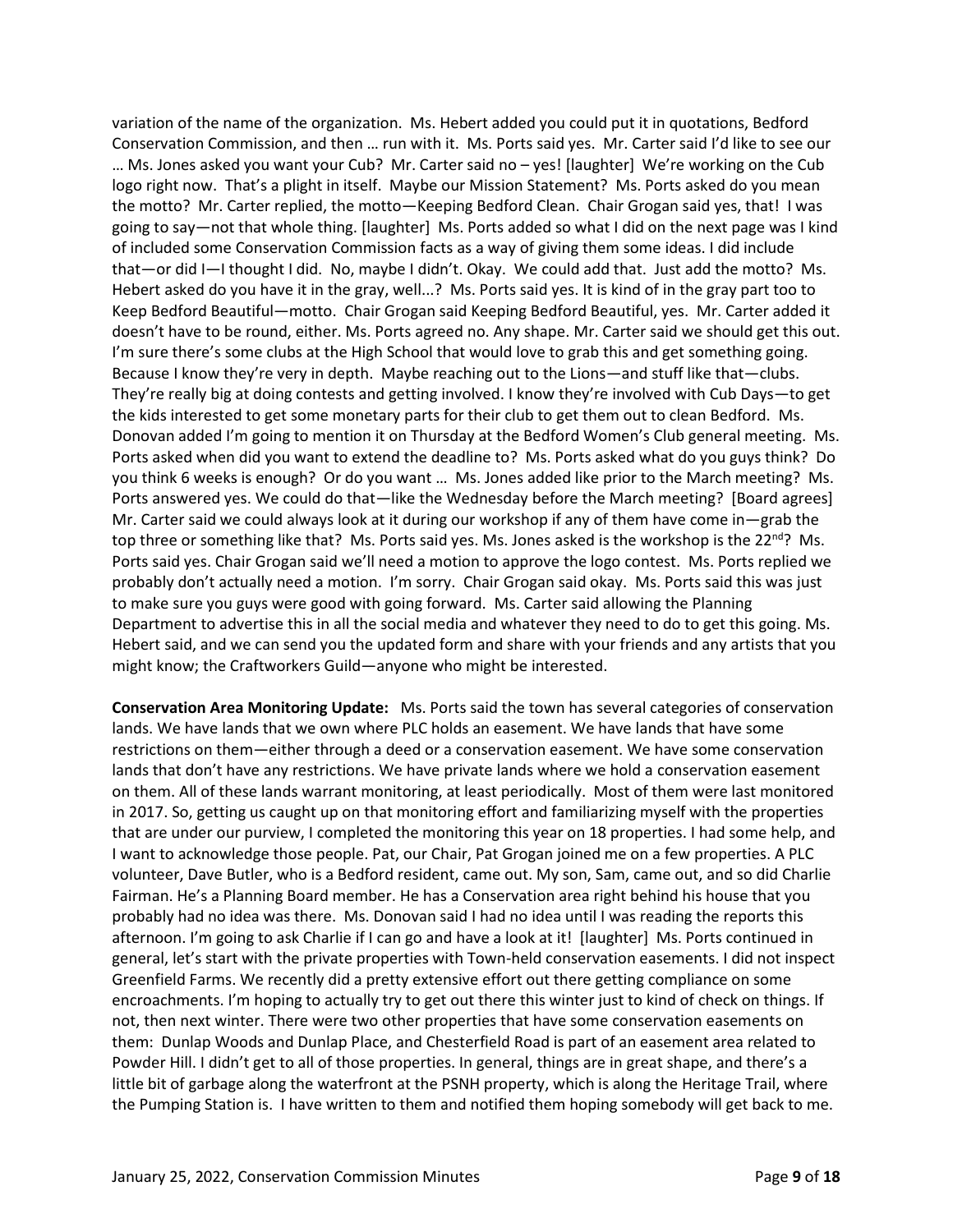The property at Powder Hill is a private residence. Their conservation easement looked great, but they had a patch of Japanese Knotweed in their backyard, which I thought was odd. So, I sent them some information on controlling that area. I think that's mostly it. The other major effort that could be revisited in the future on many of these is just to post. We have "Land Protected by the Conservation Commission" signs. A lot of these areas don't have those signs. So, that's something we could do in the future as we're doing future monitoring, or if you guys need a weekend task.

Mr. Carter asked Kathleen, could you just, when it comes to these property names, could you kind of parentheses next to them list how many acres or what the size of the parcel is? Ms. Ports asked now? Mr. Carter answered no. Not right now. In the future. Ms. Ports said yes. Mr. Carter said you've got enough homework. I won't give you some right now on the spot. Ms. Ports said I do have a list. I'm trying to think if it's … Mr. Carter said it just comes down to how big it is and how much attention do we need, or do we really need to put a sign there, when it's half an acre. Is there really a need? I think the ones that are larger in status should really have signage. The rest—they can just go along the way they are without anything. But just knowing how many acres or how large the parcel is—that would be immensely—we could rank them by size down to what we—for actions down the road here. Something that's a little bit larger needs more attention than maybe the smaller ones that need just a drive by to see how everything looks. Ms. Ports said yes. Got it. Mr. Carter continued then we can assign, if people want to take that as a charge, to just stop by and take a quick look to make sure everything is fine there. Ms. Ports agrees. Ms. Hebert said in the past, the Commission hired Ron Klemarczyk to do Greenfield Farms, and it was an enormous undertaking just because of the area and the number of residential properties that abut the Conservation area. Mr. Carter said monitoring can take up a lot of your time. [Board agrees] Ms. Ports continued a lot of that has been posted since. So, I'm hoping that those boundaries are pretty clearly marked. Let's see. On the Town-owned Conservation Areas—same thing. A lot of these are in really good shape. If anything, there might be some yard debris over the property boundaries. A lot of these are not marked, necessarily—either the perimeter or the property itself. We will address that in our next discussion. Conservation Areas with PLC-held easements: They completed all their monitoring last year, and I received their list of potential action items. So, what they try to do is notify us of issues that might be in conflict with the conservation easement. There are very few issues right now. The list last year was huge. Karen did a great job working with DPW to get a lot of those issues fixed. We are finalizing that now with the blazing and the monument replacement that we authorized last fall. We're in really good shape on these properties. There are a few encroachments here and there, and just some communication that needs to happen. But other than that, I think we're in a much better place.

Mr. Carter asked on the Bedford Village Common—that's where the bandstand is. I know there's always parking for events because I go to these events. What does it mean by "no public parking?" As long as they don't block the emergency—I believe they're allowed to park because, obviously, they allow the people that are—the bands. Ms. Ports replied the emergency access is blocked off, and it's unlocked and opened when the bands are coming to set up. The person who normally coordinates that was out sick a lot this summer. So, some of the communication broke down and the gate wasn't closed. People pulled in and parked on the road. Mr. Carter said I know. I was too. Ms. Ports said that's technically not allowed by the conservation easement. Mr. Carter said okay. Then there should be some signage there to state that—which I don't think there is. Ms. Ports said no. But normally the gate is closed once the band sets up, and it's not an issue. But there were a couple of times this summer where that didn't happen. Mr. Carter said I'm at those Wednesday night events, and I understand. It's easy access for those handicapped accessible to park there versus parking in the parking lot and walking down the grade to get down to the Common. Ms. Ports said yes. Mr. Carter said when I saw that, I said, well,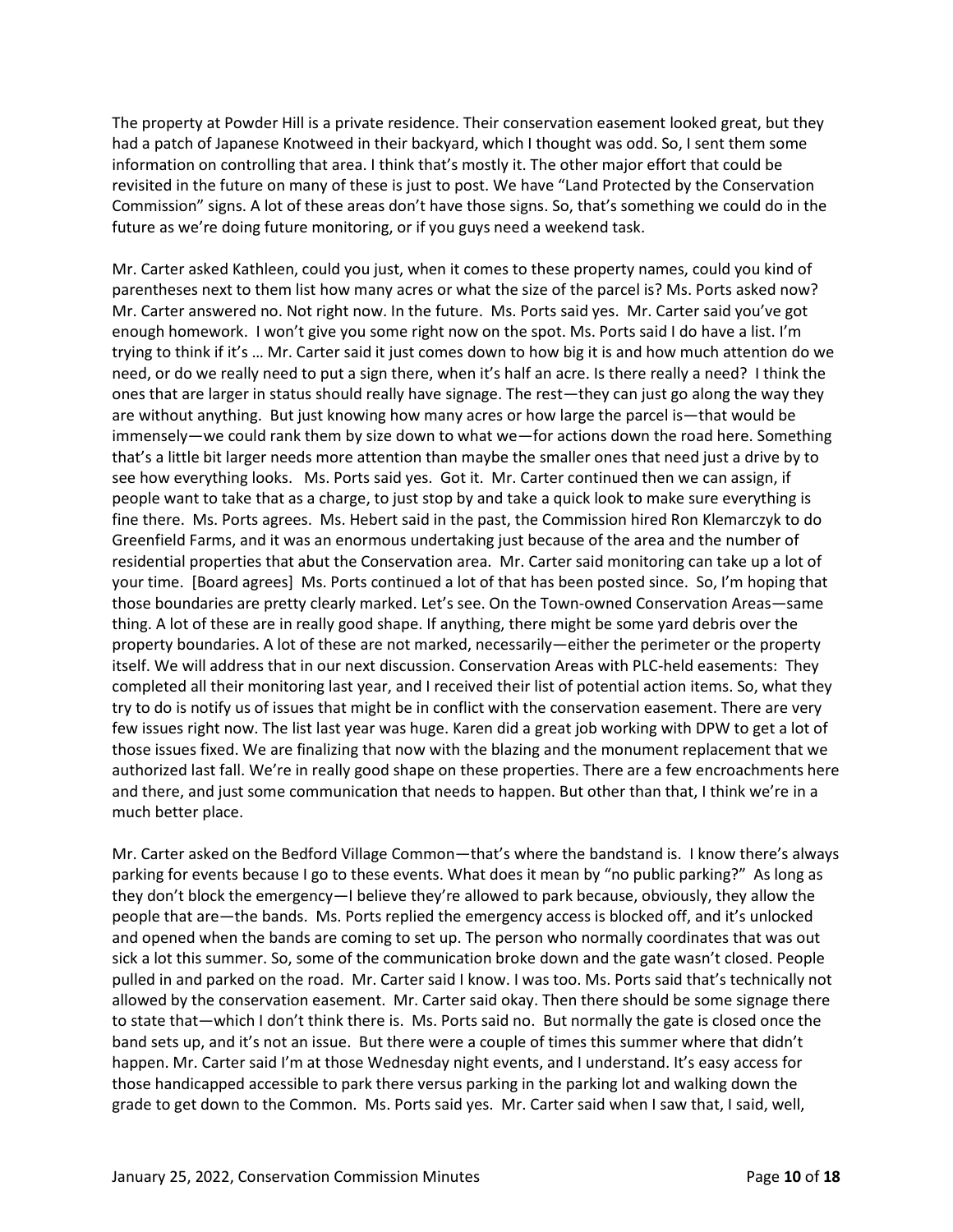that's interesting. Ms. Ports said that's more of a Parks and Recreation Department issue. They administer that program. I did communicate with them. Mr. Carter said on the Marston Property, when it comes to debris, is that along Wallace Road? Ms. Ports answered yes. Mr. Clough said it's a lot of debris. Ms. Ports said North of the existing barn that's still standing, there's an old structure that collapsed. Mr. Carter said I thought we were looking at possibly discussing that with the Fire Department, to do a controlled burn. Ms. Ports said yes. They're not interested. Mr. Carter said they're not interested. So, that means for us to get in there and remove that. Ms. Ports said most of it is old wood, and there are some metal parts. I didn't see—and Phase One didn't identify any concerns about hazardous materials. So, I will work with either DPW or another contractor to do that work. That will probably… Mr. Carter suggested just to maybe get a dumpster in and get it cleaned up. Mr. Clough added there might be some hazardous animals in there. [laughter] Mr. Carter added remains of some hazardous animals. Ms. Ports said in the Spring, I'll probably bring you a request for expenditure of funds to get that cleaned up. But we did a little preliminary work on that before we closed, and I don't think it will be more than a couple thousand dollars. Mr. Carter asked are we able to turn that into a parking area once we clean it up? Ms. Ports answered yes. We prepared a preliminary agreement on what we wanted some options to do out on that property, including some trails and some parking. So that area… Mr. Carter said that would be a perfect area to park, because I believe the start of a trail was just on the other side of that. There were some downed trees that, once they were removed, would allow us access to that road—woods road that we were walking on. Okay. Thank you. And where are those minor encroachments? Ms. Ports answered there's one to the North of the property. There are a very few feet of fencing over the property line. When the surveyors were out there, they encountered the property owner, and he said oh, I'll take it down. So, I'll follow up with him. Then at the very Southern end, there are these two fingers, and there's one property that's growing some grass beyond their property boundary—lawn, not grass as in…. Mr. Carter said they're keeping up a lawn. Ms. Ports said yes. They are maintaining a lawn beyond their property boundary. So, both minor. Mr. Carter said okay. Thank you. Ms. Ports replied you're welcome. So, all the monitoring reports are in the folder. If you want to take a look at them, if you have questions, if there's a property you want to go look at, I'm happy to give you a little tour. Ms. Donovan asked can I just thank Kathleen—the amount of work she's done on this. Chair Grogan agreed—oh, I know! I tell her all the time. She's amazing. Ms. Hebert said it is a tremendous amount of work. A lot of field work. A lot of days out in the field, and then having to consolidate all that information back in the office. It's really great for the Town to have a handle on what's out there and the condition of all the lands.

Mr. Clough said there is an electronic map that shows all these properties somewhere. Ms. Ports said we have, in the Google Drive that I link you guys to for the meeting, there's a folder in there with an atlas. Hold on here. There it is. Some time ago, we worked with the Southern NH Planning Commission. They created this binder and map. For each parcel you see here, there's an individual map on an aerial photograph that shows you the boundaries of that property and whether it has a conservation easement on it. I am in the process of working with Brandon to update this to add some additional properties, and to clarify in the GIS System at the State. So, for example, at the State—see this dark green line here? Those parcels are not all conservation easements. It's just a narrow area on that land. We're working on updating to clarify that it's this dark green line that's the conservation easement—not the properties themselves. So, just getting a little bit of refinement. There are a bunch of properties that are not on here. Not a bunch, but there are a few. We're working on that. Then, eventually, that will just be all in one place so you can access it and see it. Ms. Hebert added it is a layer on the GIS, the parcel viewer. You can go to the Town's GIS parcel viewer and that is the Town's online GIS mapping system. There is a Conservation Lands layer on that. Ms. Ports said yes. There's Bedford Conservation Lands, and then these categories will click up as different layers on the parcels. We need to add a few. Then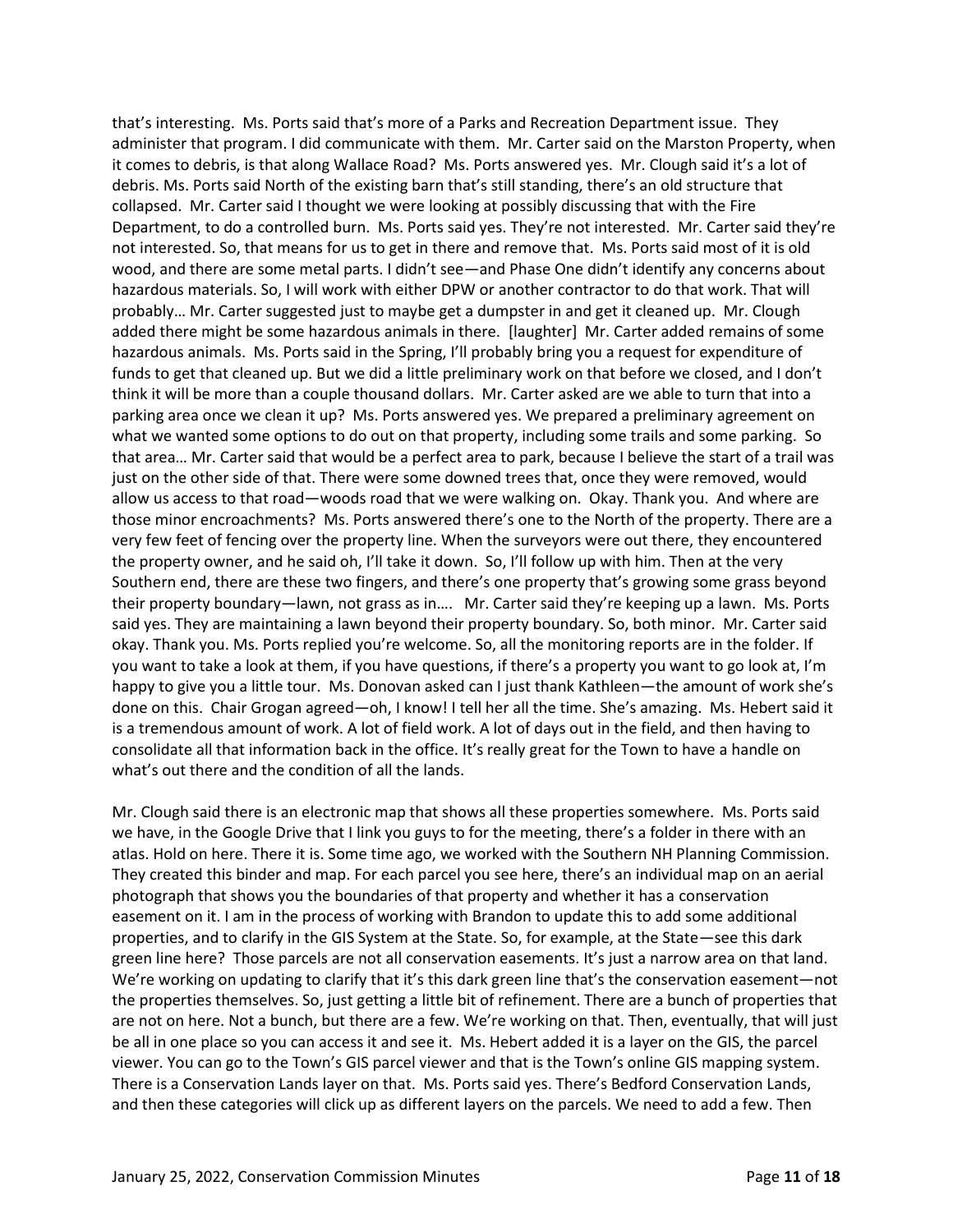there's another Easement layer, I believe, separate that might have some Conservation information in it as well, for those narrower pieces. Okay. So, naming conventions.

**Naming Conservation Areas and the Marston Property:** Through this process of monitoring and learning what the differentiations were between all the different types of properties that we own, and also because we have recently purchased the Marston property and we need to officially name it. I was looking at what protocol do we use to name things and does everything have a name or need a name. So, on this, actually I did include the acreages. You can see here, for example, the Ash Bog Conservation Area—that's sort of its official name. But Bracken Circle is basically a common space within the Bracken Circle Development. It's only 3.6 acres, but it is town-owned, and it does have some deed restrictions on it. It's not marked in any way, out in the field, that it's town lands. So, I guess the question is do we want some sort-of name or sign or maybe just the little property boundaries? They're little property signs this big, you know, that can go around the perimeter of the property. Otherwise, on many of our Conservation lands, we have a standardized large brown sign with yellow lettering that identifies the name of the property. So, that would be another option. We could put a list of those parcels that need property names onto the project list that we developed for service projects. So, there's sort-of two questions here. Do we want a protocol for naming properties? I just put together some thoughts on what that would look like. Or even some criteria. Is there a minimum size? Or maybe we just use the size to help us prioritize? Mr. Carter asked do many of these, like does Ash Bog have a trailhead? Ms. Ports answered Ash Bog has two trail heads. It has a sign actually. Anything that's got an unofficial name, does not have a sign. Ms. Jones said I feel like uniformity would help, especially if there's any question of whether that property is town-owned or not and make it much more evident to anybody who's out on any of the properties. So that they don't feel uncomfortable. I know I've only been here about 4 years. I still have no idea where I am half the time. So, I feel like uniformity of signage would help. I know that a lot of residents, obviously, they've been here forever. It won't be a problem for them, but when I visited other towns, that uniformity of signage has definitely been beneficial for me not getting lost or knowing where I'm at. So, for me, for Ash Bog, it's such a large area. Yes. But then you've got these smaller areas. To me, it should still be designated Ash Bog Conservation Area. But then, obviously, we have to debate whether it's one big sign and then those property signs later on. That's just my personal opinion. Ms. Ports said so just so you're clear, Bracken Circle is not a part of Ash Bog. Ms. Jones said oh, I'm sorry. Ms. Ports continued what I tried to do was show you which ones are officially names and have signs. Ms. Jones said oh, I'm sorry. I misinterpreted that as those being a sub-group. Ms. Ports said I'm sorry. That's not clear. So, anything in the unofficial name is its own property. It just doesn't have signage on it. Mr. Carter said well, once we have a logo, that will make our life just a little bit easier. We can standardize a 12 by 24 sign for all the ones that are properly named. Then, basically, logo, and it will say Ash Bog Conservation Area. Then it will have our logo right there, so now we know that that's a Bedford Conservation Commission… Ms. Evans said I like calling them the Conservation Area. I think it makes it very clear what the purpose of the area is—even when there are trails in it. Mr. Carter said obviously, on the Marston property, I think—it's Marcia Marston, right? Making that the Marcia Marston Conservation Area. Ms. Hebert said I think the name that PLC was looking at was the Marston Dunlap Wildlife Sanctuary. Chair Grogan asked what's the Dunlap? Ms. Hebert replied the Dunlap, I know Marcia Marston is very proud of her Dunlap heritage. So, I would recommend keeping Dunlap in there. Chair Grogan said I like that name. Mr. Carter said I don't know if I want to consider the 46 acres as a wildlife sanctuary, because I know what PLC's doing, where they have the other hundred plus acres and eventually the other 72 acres. Definitely, that is a wildlife sanctuary. That really falls into that. Ms. Hebert suggested maybe the Marston Dunlap Conservation Area. Mr. Carter agreed yes. That would be fine. They're going to be right across from each other anyway. Ms. Ports said yes. That gives it a little bit of distinction from the PLC lands. Mr. Carter asked is PLC going to be doing any signage up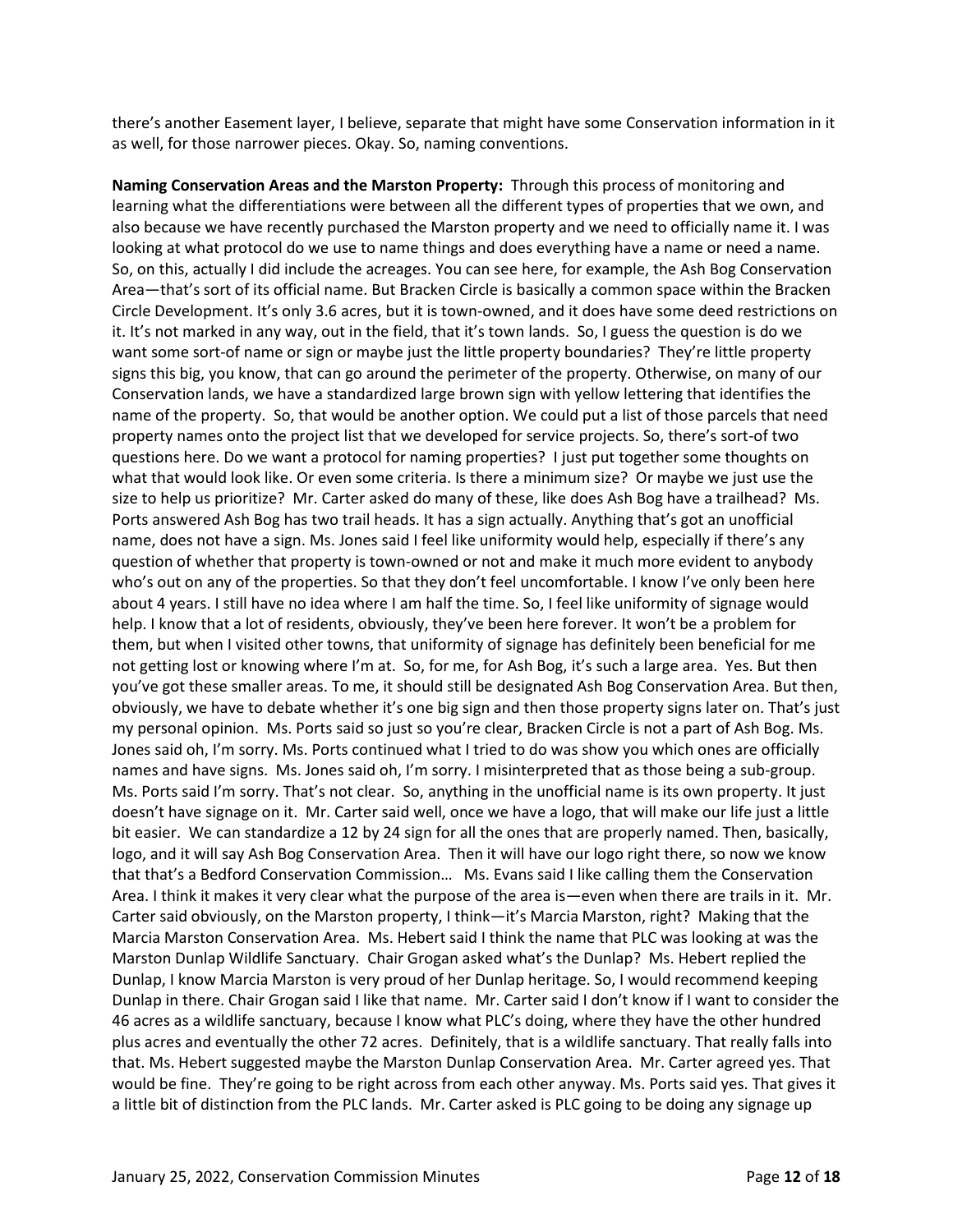there? Ms. Ports replied oh yes. [laughter] Ms. Grogan said I had someone ask me if hunting would be allowed up there. Mr. Carter replied only in the cartoons. [laughter] Ms. Ports said well the conservation easement doesn't allow it. Ms. Jones said based on your staff recommendation Issue 1, where you have the list of steps, we could go forward with naming it. For example, Bracken Circle would we name it Bracken Circle Conservation Area? Is that the line of thought? Mr. Carter replied I just think the size of it, sometimes, it's a small parcel that really doesn't denote that. Obviously, Ash Bog—160 acres. Ms. Jones continued what about McQuaid Brook Area? That's an unofficial name. Mr. Carter said well, yes. That's 330 acres. Wow. Ms. Jones said I guess I'm just trying to get the line of thought. Mr. Carter replied when I was looking at this and going over this, I would think this would be a great thing to discuss during our workshop. [Board agrees] Let's everybody review this. Let's make this one of our workshop things, because we can talk about this for the next 45 to an hour about how we want to do this. But I think that would be best if we discuss this during our workshop next month. Then we can come up—everybody knows what we're looking at, and if we want to say we want to give it a proper property name and then an unofficial name, then we can go about and… I would encourage everyone to rank these 1-5, or 1-3 I should say, about importance of what needs to be on that property to recognize it as a Conservation Area. That's all. I look at Marston—everyone's going to see that's a Conservation Area because it's right along Wallace Road. At least one, if not two, signs on that coming each way. One on each way coming on Wallace Road. Let's look at some of this and say, what would you consider this to be and what would we need to do that. Because once we do that and we classify it, then we can have the Planning Department put together some pricing about different kinds of signs, different ways of doing this kind of thing. And then we know a direction that we're going with this when it comes to… Ms. Ports said yes. I can do some research on some of these properties and just look at the deeds to make sure there wasn't anything stipulated in terms of naming the property. Mr. Carter added actually, if this goes online, you can put what can be done and what can't be done on each of those properties. We might be able to note that on the sign: A, B, or C, these are certain things. Then they know they can go to and say… you talk about hunting, you know? Making sure that they're aware that hunting is not allowed on this property. It just makes it easier for us to look at this, where most of us only got this packet just a couple days ago. It just makes it easier for us to put thoughts in mind. When we have our workshop next month, we can have clear thoughts and run right through it. That's just my opinion. Ms. Ports said okay.

**Eagle Scout Project at Van Loan Preserve:** Chair Grogan said so Kathleen—the Eagle Scout Project on the Van Loan property. Ms. Ports said I received a request from Andrew Deml. I think that's how he pronounces his last name. He would like to post emergency location numbers on the trail system out at Van Loan. There was a similar project done out at Pulpit Rock, and it actually has been used to aid an individual, I think, who injured their leg or foot. So, I told Andrew that I would make sure that you guys thought this was a good plan to move forward, and then suggested that he come back in March to give us a presentation. There's a lot of signage out there at the trail junctions that have trail names and arrows that are in disrepair. I also asked him if he would be willing to replace all those signs for us. He said yes. So, he would like to do both. He and I were talking about potentially doing metal signs. I'm going to talk to the DPW to find out if that's a sign they can fabricate for us. Then we can make a decision, and maybe that's something we can talk about, too, at the next meeting in terms of what materials we want to be using. He and I discussed coming up with a template, doing the cost estimating. He could do the fundraising to pay for the signs. They shouldn't be too expensive if they're metal. If you guys are good with that proposal, then I will ask Andrew to come back in March. Mr. Clough asked so Andrew's main work would be to install the posts for these signs? Ms. Ports replied no. Mostly he would be developing a first responder location system. I believe that requires some coordination with the Police Department and the Fire Department. There would be codes with a scan—QR code, I think,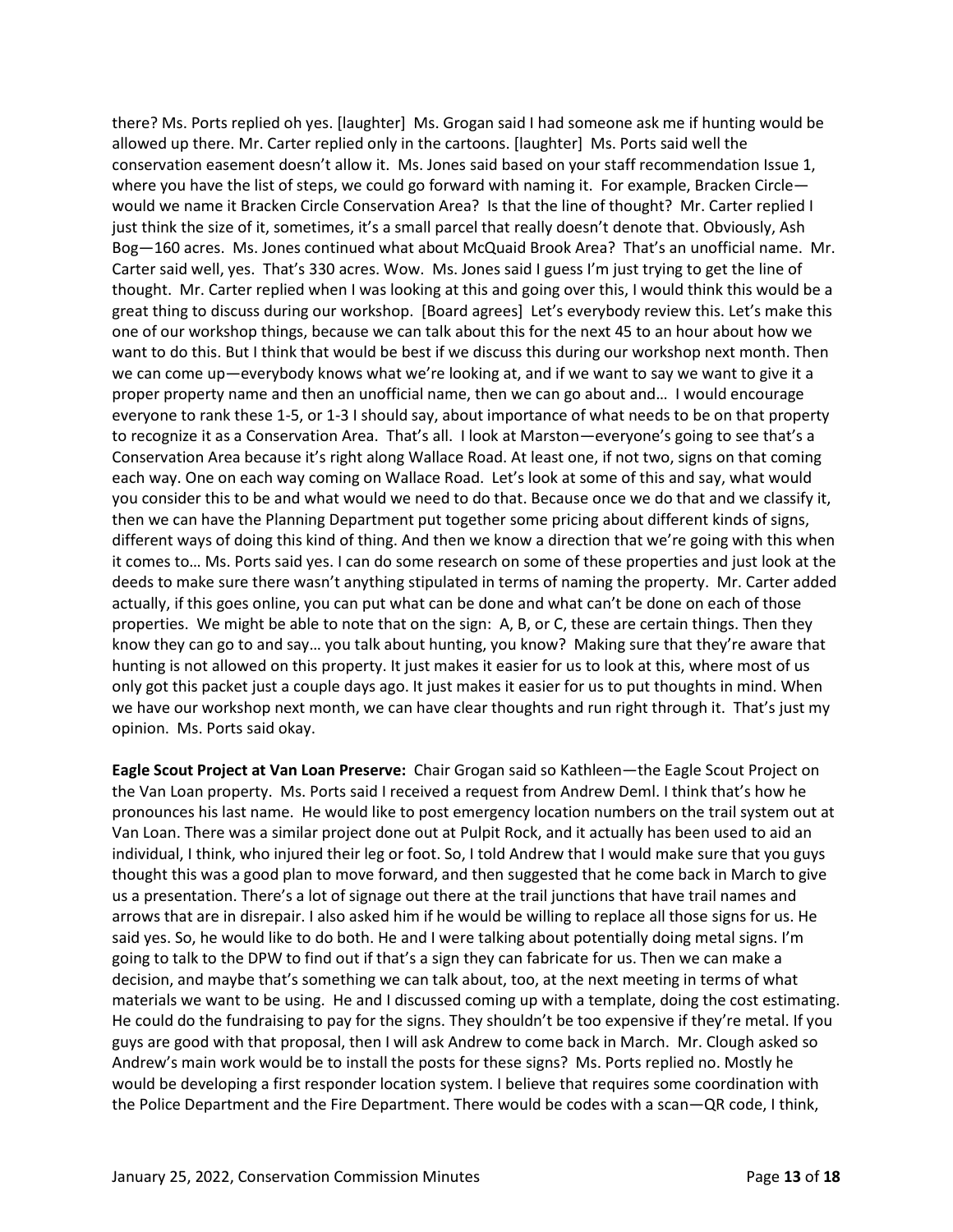on the trees, and locators. That would, if someone was injured and they called 911, they can provide that information to identify specifically where they are on the property. So, he would be doing that, and then also updating some of the junction signs that are in disrepair. I don't know. Some of those are on trees. Some of those might be on posts. I think, mostly, it's really just the signs themselves that need to be replaced. Chair Grogan asked now do we need a motion for having him back to the meeting? Ms. Ports indicated no. Mr. Clough asked how many locations is he thinking? Ms. Ports replied I don't know. That would be something he would present to us in March. Mr. Clough said okay.

**Quarterly Programming – Next up - Bedford Big Trees Program:** Chair Grogan asked Kathleen, do you want to talk to us about the Big Trees Program? Ms. Ports said yes. After the BioBlitz last year in the Fall, I was thinking about what would be a fun winter activity. The State of New Hampshire has a Big Trees Program. The largest tree, both in girth and height, of every species, native and non-native in the State is identified through this program. There are also categories by county. I thought it would be really fun to get families or people who are interested to get out on our Town Conservation Lands. In the winter, you can get off route and follow your tracks back to the trail and explore and identify where do we have big trees in the Town of Bedford. As it turns out, we are about to be crowned the Red Maple State Champion. It's located at the Joppa Hill Farm. Mike Gagnon is a Cooperative Extension Forrester, and he lives in Bedford. I've asked him to give us an introduction to the program and then do a winter tree identification class. So, we're going to run that with the Library in March. I've been thinking about maybe setting a goal of having quarterly programs that we're either sponsoring or co-sponsoring to get people out on Conservation lands, or to provide some sort of education on local resources and issues whether it's beavers or turtle crossings or things like that. So, I would love your ideas and thoughts on that. If we want to have a program or a set number or type of events that we sponsor every year, and we stick with those? Or do we just want to do things opportunistically? I'm pursuing the things that I get excited about, but I want you guys to tell me what you're excited about so we can consider that as well. Mr. Carter commented actually I've had an email to the Town because of Cub Day, of geocaching—doing stuff like that—as part of Cub Day. I'm not into geocaching so I'm trying to—is that they would put something somewhere and people would have to go find it. But part of it would be cleaning up that area. Ms. Ports said yes. That's a great idea. Chair Grogan commented I like it. Mr. Carter continued it's sitting in my email here somewhere, and I have to go find it. But I was going to bring that up down the road here about if that's something that might get people—if there's an award or, I guess it's a reward—is it usually money? Ms. Jones said no. Usually it's like a, well it depends on what kind of, sometimes it's a stamp. Sometimes it's a small object. You take an object or put an object in it. It depends on the complexity of the geocaching. Ms. Ports added sometimes there's a little logbook and you sign that you were there. Mr. Clough said a lot of people use ammo cans, because they're waterproof. Mr. Carter said okay. Well, again, I'm not into geocaching. [laughter] Chair Grogan said me either. Ms. Jones said it's fun. Mr. Carter said I'm trying to figure out what bank you do that through, you know, the geocaching part of it. [laughter] Mr. Clough said there's a geocaching merit badge. Mr. Carter said oh. Okay. I had that email, and I was going to try to implement that possibly into the April Cub Cleanup Day. Ms. Ports added there are a few Town properties that could use some cleanup. So, maybe we could target… Mr. Carter added, and I hear groups really look for this, and they want to go out and we'll give them a platform to do it. Ms. Ports said I think the geocaching is a great idea. I like the idea of combining getting people out and out into the properties. So, it's a good one. Mr. Carter said I'll forward that email to you so we can start that conversation. Ms. Ports said okay. So, if you guys want to attend the training, just sign up through the Library. It's unlimited. I think what we're going to do with the Library is try to have like a booklet for the kids so that when they go out to a property, they can have a stamp. So, if you get to so many different properties, then they could come back to the Library and get a prize. We're talking about like a Junior Ranger Program kind of thing. Then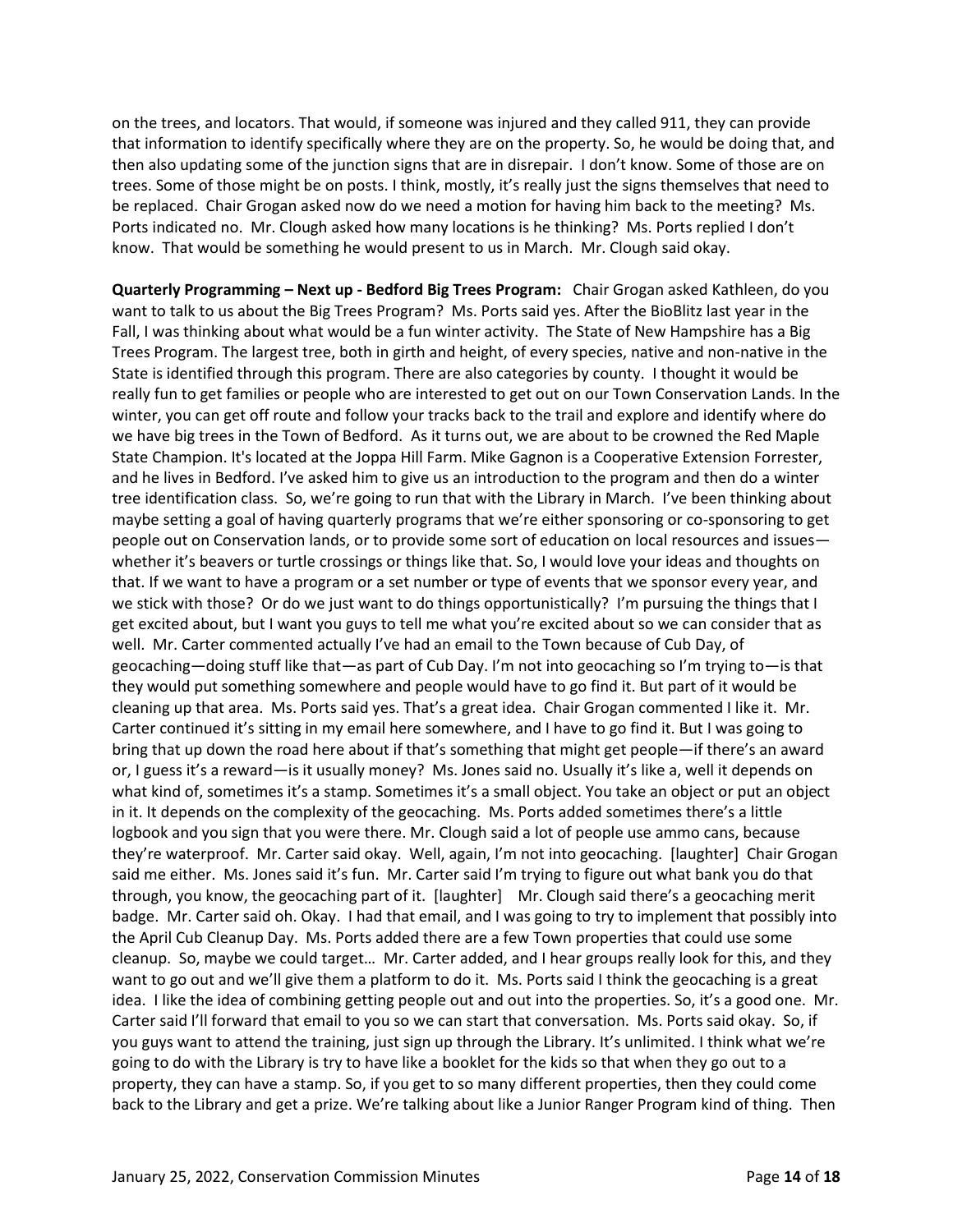I need to set up some sort of system where people can send me the information that they've collected about their big trees. Then, ultimately, what I'm hoping is that we would have, for the Town lands, the biggest tree of each species on our Town lands. Chair Grogan asked any questions about our trees? Ms. Donovan said I'm looking forward to learning what the trees are. Mr. Handy said I had a comment with regard to the geocaching, which is kind of a variations, like land navigation, where you have fixed points in the woods wherever. And you have directions on how to get there. Usually it's a compass direction, an azimuth, and a pace count. You can also do it with a terrain association, which really adds the fun to it because, if you have a topographical map, and you've got these points you're trying to find, sometimes you can draw out the distance and the azimuth on your map and map it out that way and use a pace count and that compass direction to get there. Or use the terrain. So, you may have a ridge or a stream, and you'll see that on the map. So, to save time or to have the challenge, you just follow these terrains. It adds a lot of fun. Chair Grogan said that sounds like fun. Okay, you're in charge of that! [laughter] Mr. Handy replied oh. I don't know how to do it, though! [laughter] Chair Grogan said you sound like you do. Mr. Handy said well I have done a little bit of it for the military. Ms. Ports asked what did you call it? Mr. Handy said it was called Land Navigation. But that's what we called it back then. So, it's basically pace counting… Chair Grogan said it sounds like that's making it fun. Yes. Mr. Handy continued, and you'd have a series of points you have to find—kind of like the geocaching—and you can have a prize at the end. It's fun. Ms. Ports said we could have a set course on one property. I think learning to use a compass is a great skill for everybody to have. Mr. Handy said yes. And it gets them off the beaten path. Ms. Ports agreed right. That's where you discover, wow—look at this tree that nobody has seen before. Mr. Handy said right. Ms. Jones said you can have a more complex one for older—adults and high school, but then, for example, Beaver Brook Association, they have a much more elementary plan for younger children, where you might not necessarily be using a compass, but you're using the maps and you're using a lot of landmarks to navigate to those places. There are clues that they're giving you that's a little more appropriate for younger children. So, you could have both levels of complexities. Chair Grogan said okay. You're in charge of it! [laughter] How are we doing? Are we good with that? Ms. Ports said yes.

## **Old Business**

**Eagle Scout Project at Ash Bog:** Chair Grogan asked so you want to tell us about the kayak dock, the Eagle Scout project? Ms. Ports said I met with the State and the Eagle Scout about putting a little dock on Ash Bog, and the State said that that is not something they would authorize. It's not a water body that's intended for that use. So, I have followed up with the Eagle Scout and given him several additional suggestions. I have not heard anything back. Chair Grogan said oh. Too bad! Mr. Clough said so they won't allow any access for kayaking? Ms. Ports said you could put a kayak in there. You could walk to the edge of the water and launch a kayak, but no structures. Mr. Clough said interesting. Is there an RSA that addresses that? Ms. Ports said I think it has to do with the definition of water bodies vs. wetlands and what their expected uses are. Mr. Clough said interesting. Mr. Carter said that's more of a conservation more than it has anything to do with state legislation to say that you can't do that. Mr. Clough said yes. I'm just curious. Ms. Ports said I can look at my notes. I might have written something down. Mr. Clough said okay.

**Status of Monument Replacement and Blazing on Conservation Lands:** Chair Grogan asked how about the status of the monument replacement and blazing on the Conservation Lands? Ms. Ports said all the monument replacement work is done, and we had the contractor prepare what we're calling a Survey Update. He took the original surveys that we had on all those properties and did little bubbles that show what was relocated or what was reset. So, we have that data that's been shared back to PLC for their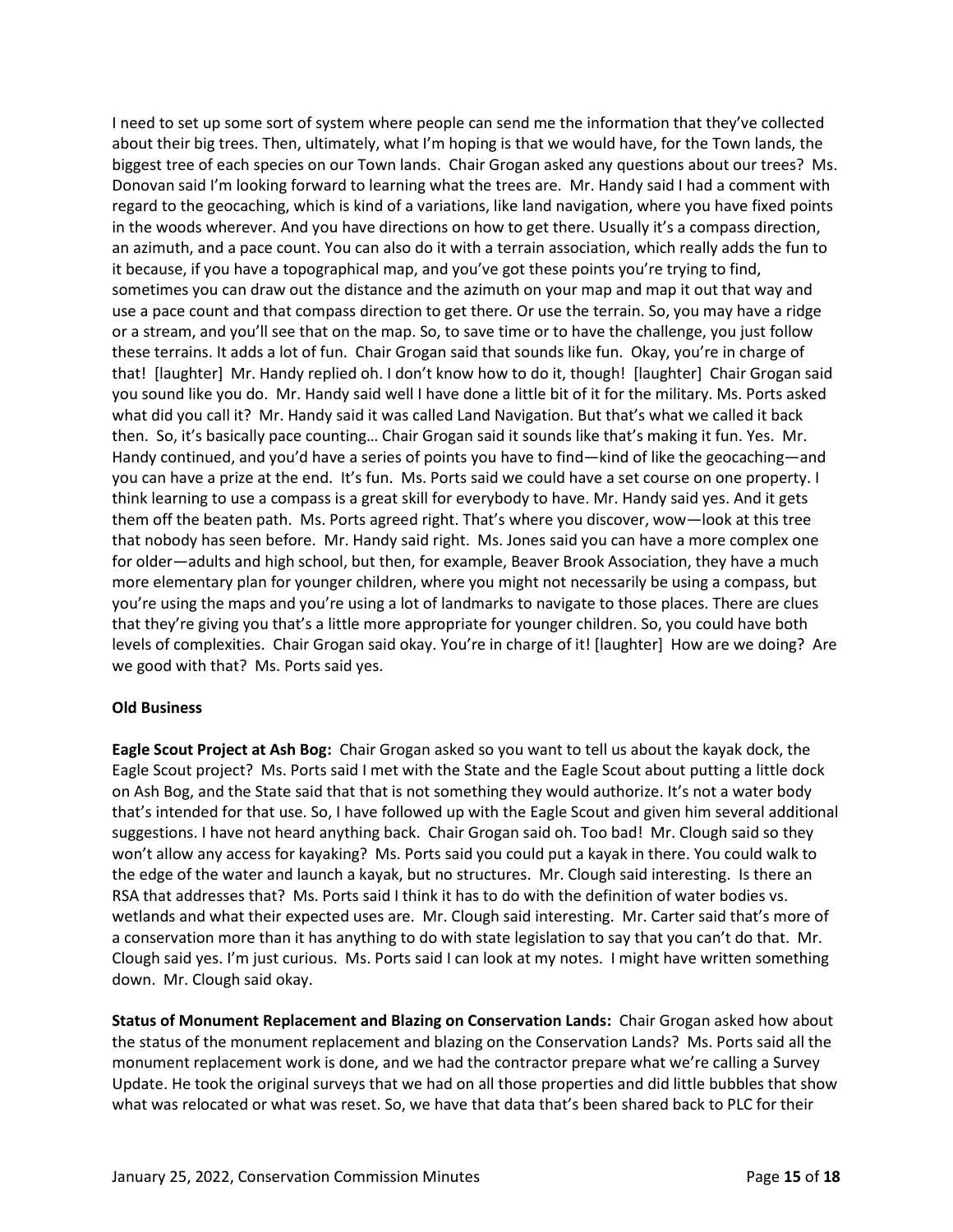monitors. In the process of monitoring this year, they've identified a few more monuments they would like. So, we have some budget remaining with the contractor, and so they and I are working through prioritizing. A lot of the monuments that the volunteers couldn't find were there. They just needed to be relocated, because they got buried by debris and stuff. So, at a minimum, I think that's what we will ask them to do is to try to just relocate those monuments. I'm hoping that they're there. It's just like 2 or 3. Two different properties, like 2 on each. Hopefully they're there, and if not, then we'll look at what additional funds or we'll wait for another couple years until we have more work that needs to be done at one time. Then blazing is done at Sebbins Pond, and the marks have been cut on the trees at Pulpit. But we need a certain temperature and drying period before they can be painted. So, hopefully this month that will still happen.

**GIS Trail Maps:** Chair Grogan said okay. And our mapping on our website, GIS? Ms. Ports said I don't have much to update. I'm meeting with the GIS coordinator tomorrow, and sort of working out my list of things that I'd like to have done and coming up with a schedule and priorities. He's very busy so, he's got to fit this in between different other priorities he has.

**Chubbuck Road:** Chair Grogan said and Bill, update us on the Chubbuck Road Project? Mr. Carter said there is no update at this present time. We're continuing to work with that as we work through.

**High School Ecological Program:** Chair Grogan said and the High School Ecological Program, Kathleen? Ms. Ports said yes. I reached out to the teacher, and I have not heard when they're expecting to launch that program. But probably not until Spring. I'm thinking like April-May, when it's not snowing. I'm not sure. Yes. So, nothing.

**Cub Cleanup Day:** Mr. Carter said I do have an update as part of old business, the Cub Cleanup Day. Ms. Ports said yes. I'm sorry that I failed to put that on there. Chair Grogan said oh. Go ahead. Mr. Carter said April 16<sup>th</sup>, 2022, 9-1 will be the Second Annual Spring Cub Cleanup Day. Ms. Hebert asked is that Earth Day? Ms. Ports said it's usually the  $22^{nd}$ . Mr. Carter said it's usually the week after. It happens to be, Easter's on the  $17<sup>th</sup>$  this year, but that is still going to make it a great weekend to do that. The logo is, I am working with a local business that is taking my Power Point rendition and turning it into an actual logo. From there we'll be able to start our signs and also producing T-shirts. We should have some day glow, either orange or yellow Cub Cleanup Day T-shirts that will be available. But we're working through that right now to get that logo proper. I just took a bunch of things off Power Point and put them together to make the logo, and so I'm working with a company in Town, and they are going to turn it into an official logo that we can use with any of the promotions when it comes to Cub Cleanup Day. Ms. Ports said we do have a few areas that could use some cleanup on town-own lands. So, if as a group, we want to organize a couple of cleanups or split up into parties, I can prepare a list for you guys. It would be good to have a presence out there. Mr. Carter said we won't be seeing too much of that roadside trash after Saturday. Ms. Ports said oh, I heard! I hope we get a big storm. Mr. Carter said it's a possibility of 6 to 10 inches of snow. That's why I'm saying you won't be seeing too much of the roadside trash. It will be hidden until Spring. Mr. Handy said so winter all year round. That's what we're praying for.

## **Other Business**

**Previously reviewed permits and variances - Arner Variance:** Chair Grogan said okay. So, Kathleen, update on previously reviewed permits and variances. Ms. Ports said okay. Just really quickly the Arner Variance was approved by the Zoning Board, and in response to the comments from the Conservation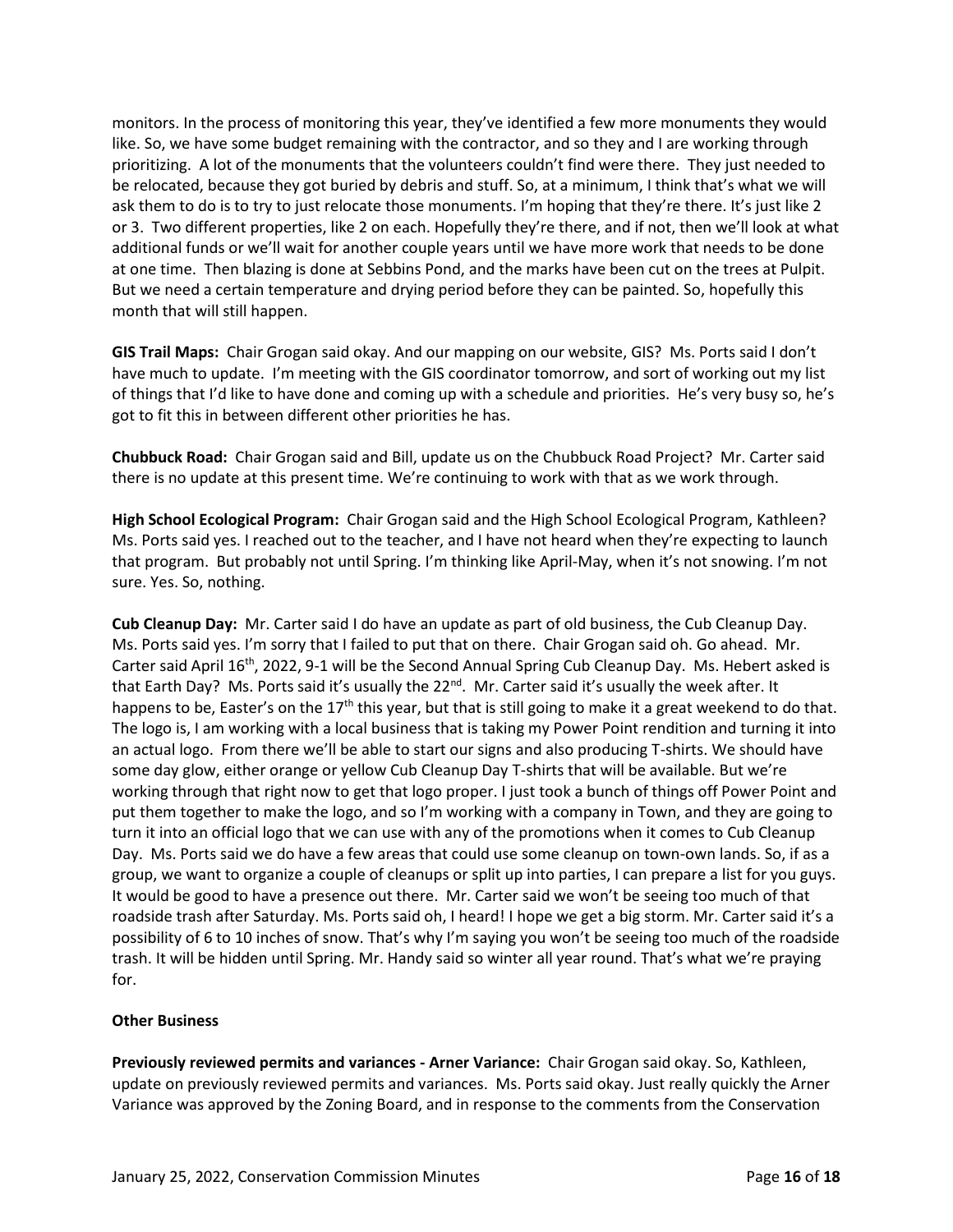Commission, they did move the pool closer to the house and achieved, I believe, it was 38 feet from the wetland's setback. Mr. Carter said I thought they said 35? Ms. Ports said well, they had 33 or 30, and we asked them for 35 and they went further. They got it further—38 feet. Mr. Carter said oh great. Excellent! Ms. Ports added and they were slipping out the runoff to a rain garden. So, everything you had asked for, they addressed.

**Trail Stewardship Program Update:** Ms. Ports said Trail Stewardship Program Update... I have about 16 individuals who have responded and are ready to meet. And a wide range of interest from maintaining trails to helping develop standards—get out there and do some work and repair. Mr. Carter said I know I didn't mention anything about Chubbuck Road, no update, but I would think that part of the trail stewardship would be that Chubbuck Road area when it comes to the trails. That will be the first start, because right now we're in the middle of skiing and I'm sure they're using a lot of that area for skiing, and once they get rolling on the trail stewardship that will be part of that—working with them. Ms. Ports said yes. The Spring Hill parcel that is—how do you characterize that? Would that be west of the landfill—actually has a trail on it. Mr. Carter said North. Ms. Ports continued that's not mapped or anything. So, there's definitely opportunities there to expand the trail system. And several people expressed interest in that aspect of the work as well. So, that meeting will be scheduled in February. And I will let you guys know when that is in case you're interested.

**February Workshop Topics:** Ms. Ports continued February workshop topics: We just briefly talked about maybe talking about signs and sign standards. I didn't know if there were any other thoughts or requests. If we can't get to them in February, maybe let me know if there's something that we can plan for October. There's also potentially reviewing the Wetland Ordinance and looking at what other towns are doing—whether we need an update, a refinement, any additions or changes. As another topic, we could cover—I think I wrote down a couple other options. Mr. Carter said maybe give the Commission maybe the next ten days to get back to you about what they would like to see on that? Ms. Ports said yes. It's just an hour meeting so, we don't have a ton of time. Oh no, I'm sorry. Ms. Hebert said it's about a 2-hour meeting. Mr. Carter said yes. That involves dinner, right? It starts at 6? Ms. Hebert said yes. Mr. Carter said we have to be out of the Library by 8 o'clock? Ms. Hebert said yes. Ms. Ports said so, the meeting in February will be, I have not reserved the room. So, I will let you know the final location, but it will be generally, it's at the Library from 6 to 8. If we have two hours, we could potentially try to get through two topics, if you guys think that's realistic. Mr. Carter asked would it be better to move it to here if there was nothing else going on? It's a non-public, or is it a public meeting? Ms. Ports said it's public. Ms. Hebert said it's a public meeting, but it would be not televised. We could hold it here, if we need to. Mr. Carter said there's usually nothing…that's usually our night anyway. This might be a little bit easier of a way of doing that. It's not that far from the Library. So, it's not like you need that many breadcrumbs to get you back to the Library. Ms. Hebert said you could stay longer, too, if you met here. [laughter] Mr. Carter said well, we've got to watch out. Okay.

## **Announcements**

Chair Grogan said so we have one announcement. But we already did talk about it. Ms. Jones said I just had quick question. Chair Grogan said oh. Sorry. Ms. Jones said that's okay. So, I think I'm the only person who probably observes the February vacation week for Massachusetts, and I was curious if that's ever been a factor that's come up in the past. Ms. Ports asked is that your vacation week? Ms. Jones said yes. And I don't know currently if I will be traveling. But, obviously, I would very much like to be at the workshops. Has it always been set in February? Mr. Carter said February and October have been our two workshops. Ms. Jones said okay. Just curious. Ms. Hebert said we could always change it up for